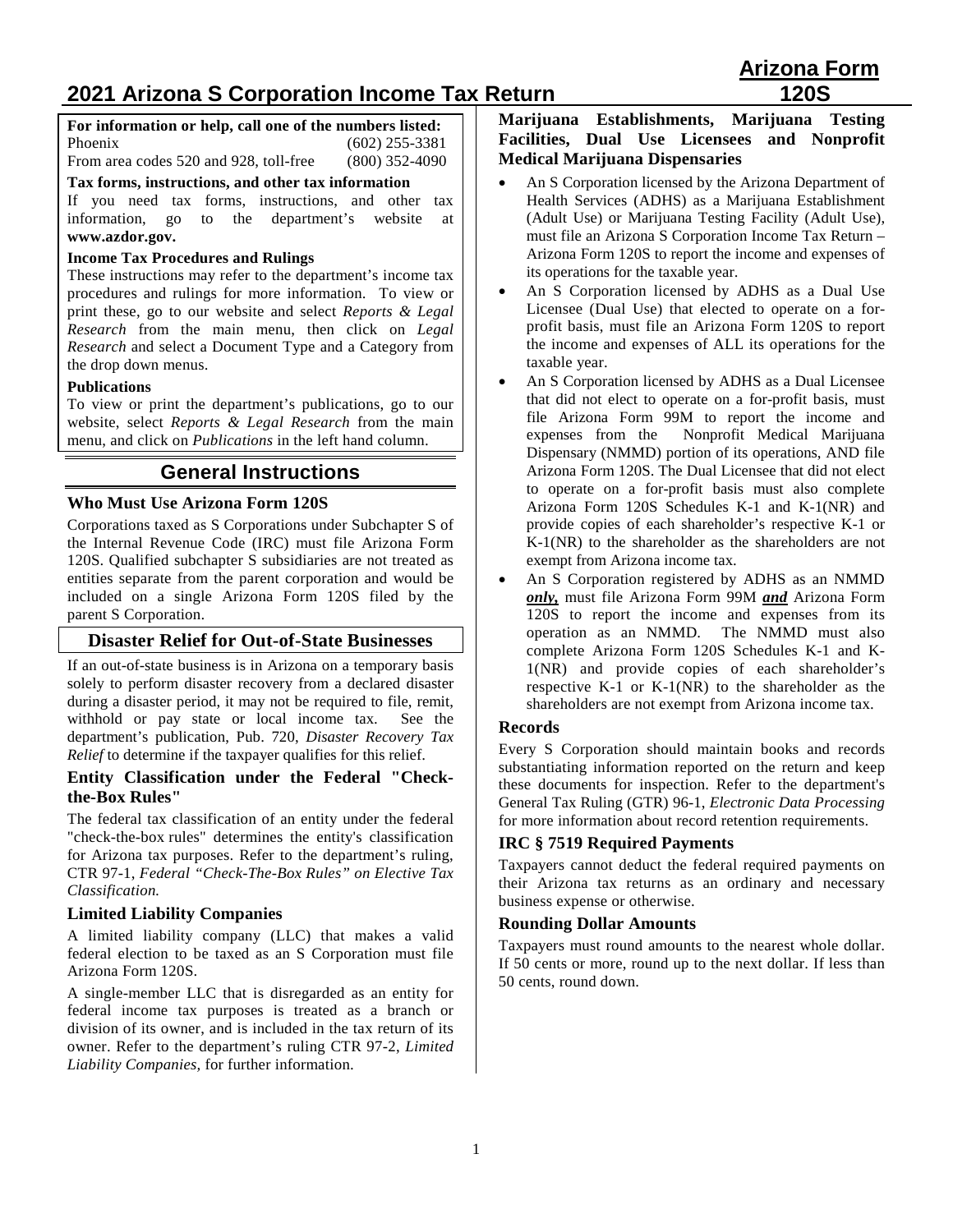#### **Examples:**

*Company A (A) reports federal taxable income of \$15,000. A has no Arizona additions to, or subtractions from, federal taxable income. Its apportionment ratio is .326954. A multiplies the federal taxable income by the apportionment ratio. The result is \$4,904.31. Company A rounds the result to \$4,904.00.* 

*Company W (W) reports a federal taxable loss of (\$27,000). W has no Arizona additions to, or subtractions from, federal taxable income. Its apportionment ratio is .005946. W multiplies its federal loss of (\$27,000) by the apportionment ratio. The result is an Arizona loss of (\$160.54). Company W rounds the result to (\$161.00).* 

*Company Z (Z) reports a federal taxable loss of (\$500). Z has no Arizona additions to, or subtractions from, federal taxable income. Its apportionment ratio is .075000. Z multiplies its federal loss of (\$500) by the apportionment ratio. The result is an Arizona loss of (\$37.50). Company Z rounds the result to (\$38.00).* 

## **Electronic Filing of S Corporation Income Tax Returns**

*Electronic filing of Arizona S Corporation income tax returns is required for the 2021 taxable year.* Please see the department's website at [https://azdor.gov/e](https://azdor.gov/e-services/approved-vendors)[services/approved-vendors](https://azdor.gov/e-services/approved-vendors) for a list of approved software vendors.

**Which S Corporations Cannot Electronically File (e-file) Their Arizona Income Tax Returns?** 

- S Corporations that cannot e-file their federal return cannot e-file their Arizona return.
- Any S Corporation that was granted a waiver from filing its federal return cannot e-file its Arizona return.
- An S Corporation submitting the 2021 Arizona Form 120S for a 2022 short period return, submit a paper filed return. Do NOT submit this short period return electronically.

#### **Requesting a Waiver**

Any S Corporation taxpayer who is required to file its income tax return electronically may apply to the director for an annual waiver from the electronic filing requirement. The waiver may be granted if any of the following apply:

- The taxpayer has no computer.
- The taxpayer has no internet access.
- Any other circumstance considered to be worthy by the director.

Waivers are granted on an annual basis and expire at the end of the requested tax year. Waivers must be renewed each calendar year. If a waiver is not renewed, you will be subject to statutory electronic filing and payment requirements at the expiration of your waiver.

To request a waiver, submit Arizona Form 292, *Electronic Filing and Payment Waiver Application*, to the department. Arizona Form 292 is available at: [https://azdor.gov/forms/other-forms/electronic-filing-and](https://azdor.gov/forms/other-forms/electronic-filing-and-payment-waiver-application)[payment-waiver-application.](https://azdor.gov/forms/other-forms/electronic-filing-and-payment-waiver-application)

A waiver is not required if the S Corporation income tax return cannot be electronically filed for reasons beyond the taxpayer's control, including situations in which the taxpayer was instructed by either the Internal Revenue Service or the Arizona Department of Revenue to file by paper.

Please contact the department at [azefile@azdor.gov](mailto:azefile@azdor.gov) if you need assistance in electronically submitting your Arizona S Corporation income tax return.

### **Submitting Arizona Form 120S Schedule(s) K-1 and Arizona Form 120S Schedule(s) K-1(NR)**

Schedules K-1 and K-1(NR) [Notice] are an integral part of the S Corporation return. File one copy of each shareholder's Notice with the S Corporation return. Provide each shareholder with a copy of their completed Notice. Retain a copy of each completed Notice for the S Corporation's records.

For calendar year filers, check the box, "calendar year 2021." For fiscal year filers, check the box, "fiscal year" and enter the beginning and ending dates for the fiscal year. If this is a short-period return, indicate the beginning and ending dates for the short period.

**NOTE**: *Complete Arizona Form 120S, Schedule K-1, for all resident and part-year resident individual shareholders, all resident estate shareholders and all resident trust shareholders. Complete Arizona Form 120S, Schedule K-1(NR), for all other shareholders.*

*S Corporations filing their S Corporation return electronically* must submit Schedule(s) K-1 and Schedule(s) K-1(NR) to the department electronically.

*S Corporations filing a paper return* must submit Schedule(s)  $K-1$  and  $K-1(NR)$  to the department by paper.

### **Timely Filing of Returns**

- The department determines the timeliness of an electronically filed tax return by the date of the electronic postmark. If the taxpayer and the electronic return preparer or the electronic return transmitter are in different time zones, it is the taxpayer's time zone, as determined by the taxpayer's address, that controls the timeliness of the electronically filed return. When a return has been electronically received on the host system of more than one electronic return preparer or electronic return transmitter during its ultimate transmission to the department, the return shall be deemed filed and received by the department on the date of the earliest electronic postmark.
- The department determines the timeliness of a tax return by the postmark or other official mark of the United States mail stamped on the envelope in which the return is mailed. See the department's ruling, GTR 16-1, *Timely Filing of Income or Withholding Tax Returns Through the United States Mail.*
- The Department will accept proof of mailing from a private delivery service included in the Internal Revenue Service (IRS) list of designated private delivery services. Contact the private delivery service for information regarding how to obtain written proof of mailing.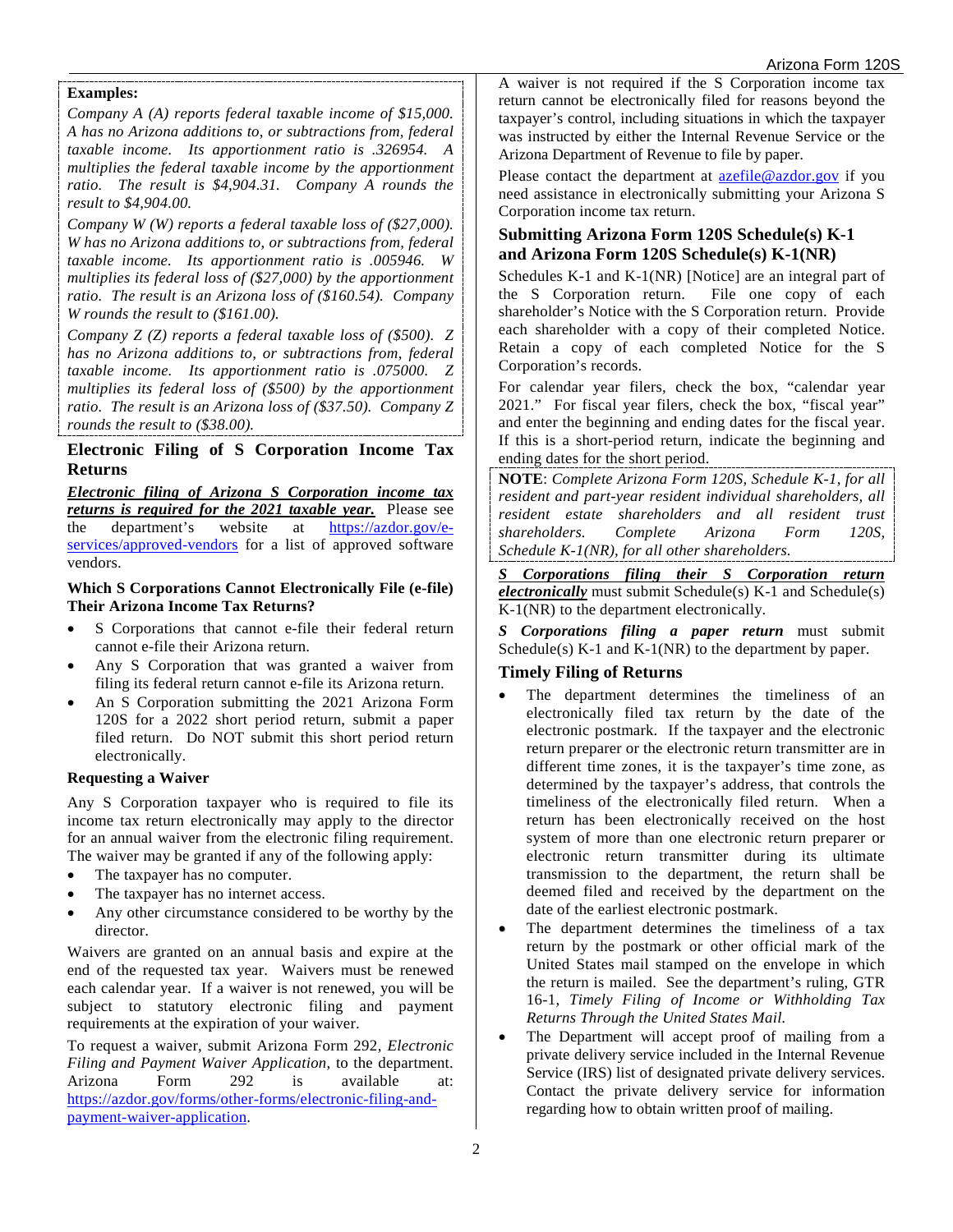If the due date for the return falls on a Saturday, Sunday, or a legal holiday, the return is considered timely filed if it is postmarked the next business day. See the department's ruling, GTR 16-2, *Timely Filing of Income or Withholding Tax Return – Holidays and Weekends*.

#### **Extension of Time to File a Return**

- A request for an extension of time to file an Arizona corporate income tax return *must* be submitted by the original due date of the return.
- *The department may grant an extension request for a maximum of six months*.
- The extension request can be made by filing a federal extension request, or by filing an Arizona extension request, Arizona Form 120EXT.
- The department will accept a valid federal extension for the same period of time covered by the federal extension.
- If the original return is filed under extension, do not include a copy of the extension with your return. However, make sure to check the extension box, 82F, on page 1 of your return.
- Arizona Form 120EXT must be used to transmit extension payments by check or money order regardless of how you request an Arizona extension (valid federal extension or Arizona Form 120EXT).
- If you made extension payments over the Internet, you are not required to file Arizona Form 120EXT unless you are requesting an Arizona filing extension.
- The Arizona extension and the federal extension provide an extension of time to file, but they do not provide an extension of time to pay tax.
	- o You must pay 90% of your tax liability (including the \$50 minimum tax) by the original due date of your return.<br>
	o The depa
	- department imposes the extension underpayment penalty on any late or underpaid extension requests.
- See the department's ruling, CTR 01-3, *Extensions*, for additional information.
- Submit the extension request to the department electronically or mail Form 120EXT to:

Arizona Department of Revenue PO Box 29079 Phoenix, AZ 85038-9079

### **Filing Original Returns**

- Returns are due by the  $15<sup>th</sup>$  day of the 3rd month following the close of the taxable year.
- An S Corporation filing a short-period return must file the return by the  $15<sup>th</sup>$  day of the  $3<sup>rd</sup>$  month after the short period ends.
- If the S Corporation has a valid federal or Arizona filing extension, the return is due by the extended due date. If the due date for the return falls on a Saturday, Sunday, or a legal holiday, the return is considered timely filed if it is postmarked the next business day. See the department's ruling, GTR 16-2, *Timely Filing of Income or Withholding Tax Return – Holidays and Weekends*.
- The return must be signed by one or more of the officers of the S Corporation (President, Treasurer, or any other principal officer).
- Do not submit a blank Arizona return with a copy of the federal return. S Corporations must:
	- o Furnish complete data,
	- Answer all questions on the return,
	- o Complete all applicable schedules, and,
	- Include all appropriate supplementary schedules.
- The department requests that S Corporations include a copy of their "as-filed" federal Form 1120-S and all its schedules and attachments with their Arizona return.
- Submit the return to the department electronically unless the S Corporation has been granted a waiver pursuant to A.R.S. §43-323(F), or has been directed to file a paper return by the IRS or by the department.

### **Taxable Year Covered by Return**

The S Corporation must have the same taxable year for Arizona purposes as it has for federal purposes.

File the 2021 Arizona Form 120S for calendar year 2021, for fiscal years that begin in 2021 and end in 2022, and for a tax year of less than 12 months that begins in 2021. Indicate whether the taxable year is a calendar year or a fiscal year. If the return is for a fiscal year, indicate the beginning and ending dates for the year in the space(s) provided at the top of page 1.

The 2021 Arizona Form 120S can also be used if the S Corporation has a tax year of less than 12 months that begins and ends in 2022 and the 2022 Arizona Form 120S is not available at the time the S Corporation is required to file its return. The S Corporation must show its 2022 year on the 2021 Arizona Form 120S and take into account any tax law changes that are effective for tax years beginning after December 31, 2021. If submitting the 2021 Arizona Form 120S for a 2022 short-period return, submit a paper filed return. Do not submit this short-period return electronically.

### **Filing Amended Returns**

Electronic filing of amended S Corporation returns for the 2021 taxable year is available. S Corporations that filed their original return electronically, must submit their amended return electronically. S Corporations that had a waiver from electronic filing, or were directed to file a paper return by the IRS or the department, submit the amended return to the address indicated on the form.

- Any S Corporation that files an amended return with the IRS *must* file an Arizona amended return on Arizona Form 120S, for the tax year amended (i.e. 2021 Arizona Form 120S for tax year 2021) within 90 days of final determination of the federal amended return by the IRS. When filing an amended return, check the box labeled "Amended" in the upper right corner of the return.
- S Corporations *must* report to the department changes or corrections to their taxable income by the IRS or as a result of renegotiation of a contract or subcontract with the United States.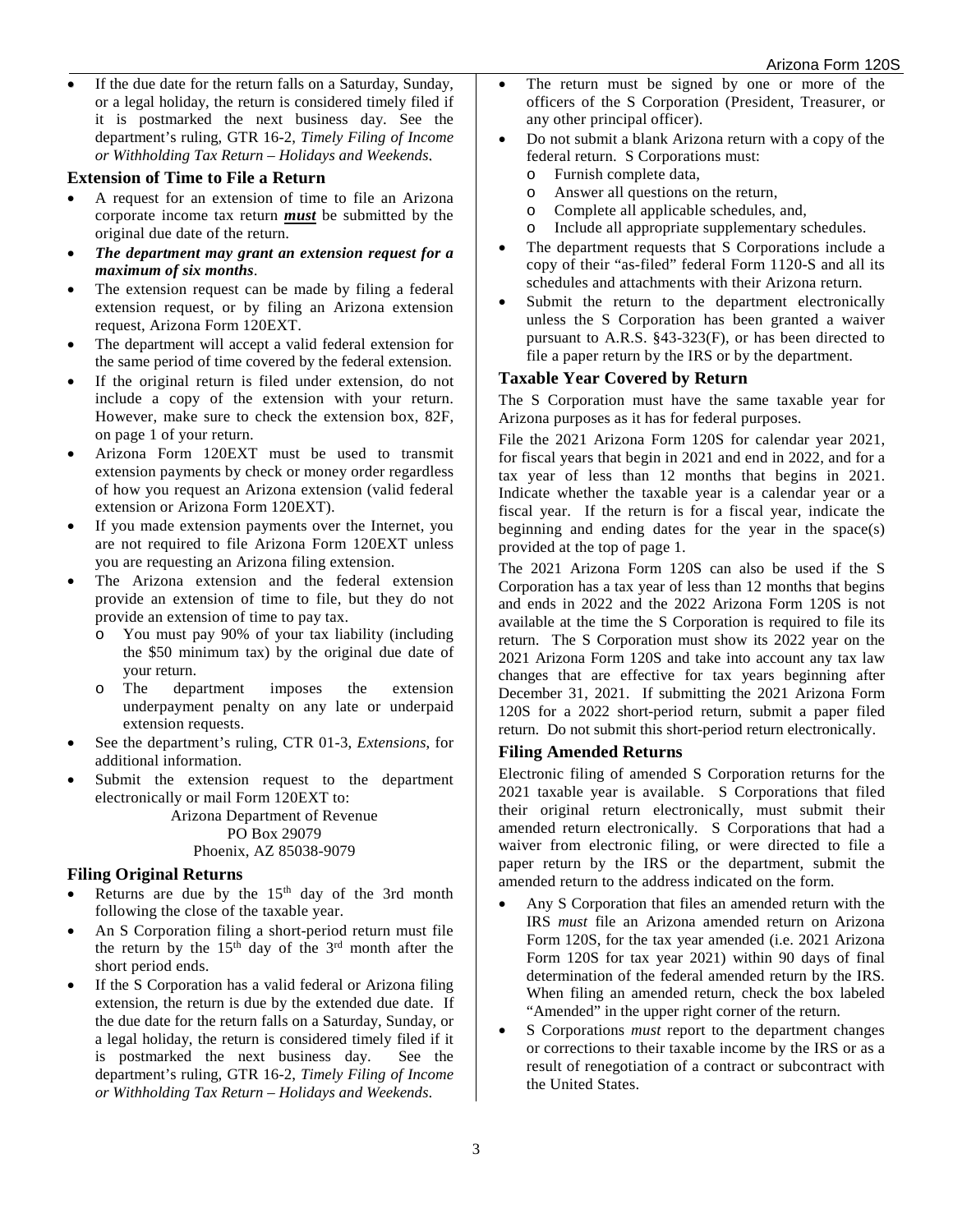- Within 90 days after the final determination of the change or correction, the S Corporation must:
	- o File a copy of the final determination with the department, concede the accuracy of the determination or state any errors, and request that the department recompute the tax owed Arizona, or
	- o File an amended return as required by the department.
- If your amended Arizona return is due to federal changes, either an amended federal return or an Revenue Agent Report (RAR), please include a copy of your amended federal return or RAR with your amended Arizona return.
- The S Corporation must provide sufficient information for the department to recompute the S Corporation's Arizona taxable income based on the RAR changes.
- The department may require the S Corporation to file an amended return if the department does not have this information.
- Submit the amended Arizona Form 120S to the department electronically. If electronic filing is unavailable, mail Arizona Form 120S to:

Arizona Department of Revenue

PO Box 29079 Phoenix, AZ 85038-9079

If the S Corporation was required to make its tax payments for the 2021 taxable year by electronic funds transfer (EFT), it is must pay any additional tax due from an amended return by EFT.

**NOTE:** *File amended returns for prior taxable years on the respective Arizona Form 120S for those taxable years. Use the 2021 Arizona Form 120S to amend only the taxable year 2021. Do NOT file an amended return until your original return has been processed.*

## **Payment of Tax, Penalties, and Interest**

The entire amount of tax, penalties, and interest is due by the original due date of the return.

### *Payment by Electronic Funds Transfer*

S Corporations with a tax liability of \$500 or more for the 2021 taxable year must pay their tax liability by Electronic Funds Transfer (EFT).

**NOTE:** *If an S Corporation was required to make its tax payments for taxable year 2021 by EFT, it must also pay any additional tax due from an amended return by EFT.*

An S Corporation may apply to the director for an annual waiver from the electronic payment requirement. The application must be received by December 31 of each year. The director may grant the waiver if any of the following applies:

- The S Corporation has no computer.
- The S Corporation has no internet access.
- Any other circumstance considered to be worthy by the director exists, including:
	- o The S Corporation has a sustained record of timely payments, and,
	- o No delinquent tax account with the department.

To request a waiver, submit Arizona Form 292, *Electronic Filing and Payment Waiver Application*, to the department. Arizona Form 292 is available at: [https://azdor.gov/forms/other-forms/electronic-filing-and](https://azdor.gov/forms/other-forms/electronic-filing-and-payment-waiver-application)[payment-waiver-application.](https://azdor.gov/forms/other-forms/electronic-filing-and-payment-waiver-application)

**NOTE:** *A corporation who is required to pay by EFT but who fails to do so is subject to a penalty of 5% of the amount of the payment not made by EFT. See A.R.S. § 42-1125(O).*

*For additional information on electronic funds transfer, refer to A.R.S. § 42-1129 and the related Arizona Administrative Code rules (A.A.C. R15-10-301 through R15-10-307) for detailed information.*

#### **How to Make EFT Payments**

S Corporations making EFT payments must register with the department before their EFT payments may be accepted. *An officer of the corporation must complete the initial registration.*

Taxpayers may use www.AZTaxes.gov to make EFT payments:

• Electronic payment from checking or savings account/e-check/ACH Debit.

Payments can be made electronically from a checking or savings account. Go to www.AZTaxes.gov and choose the e-check option. Follow the prompts to complete your registration.

There is no fee to use this method. This payment method will debit the amount from the specified checking or savings account on the date specified. If an electronic payment is made from a checking or savings account, a confirmation number will be generated. Please keep this confirmation number as proof of payment.

• Online credit card payment

Payments can be made by American Express, Discover, MasterCard, or Visa credit cards. Go to www.AZTaxes.gov and choose the credit card option. This will take you to the website of the credit card payment service provider. Follow the prompts to make your payment.

The service provider will charge a fee based on the amount of the tax payment. The service provider will disclose the amount of the fee during the transaction and you will be given the option to continue or cancel. If you accept the fee and complete the credit card transaction, a confirmation number will be generated. Please keep this confirmation number as proof of payment.

Taxpayers may also make EFT payment by ACH Credit.

To register to make ACH Credit payments, go to the department's website, www.azdor.gov. Click on "Forms", then click "Other Forms." Click on Form number 10366, Electronic Funds Transfer (EFT) Disclosure Agreement for ACH Credit filers. Click "Download." Complete the form as instructed. Submit the completed at least five business days before the first anticipated transaction as it may take that long to process the application.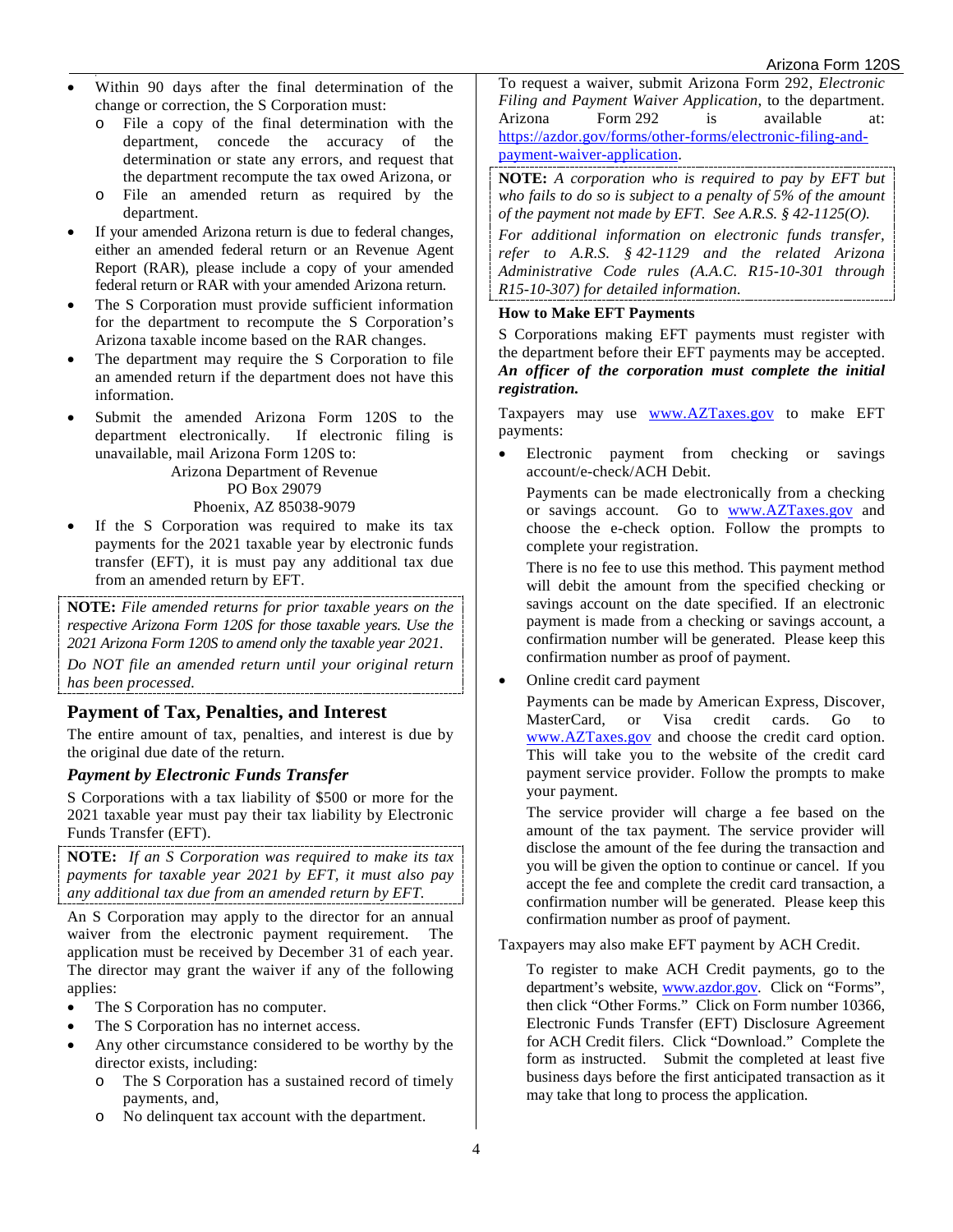Fax the completed form to the department at (602) 771-9913. You may also email the completed form to the department at electronicfundstransfer@azdor.gov. Once the application is processed, the corporation will receive additional information to present to its bank to make the ACH Credit payment.

The payment will be electronically transferred into the department's account, normally the next business day. The corporation should consult with its bank for the timeframe required to make timely payments. **NOTE:** The corporation may be charged a service fee.

**NOTE:** *S Corporations using a foreign bank account to make EFT payments cannot make EFT payments by ACH Debit. The department does not accept ACH Debit payments from a foreign bank account. If the S Corporation wishes to make payment from a foreign bank account by EFT, the payment MUST be made by ACH Credit. See the instructions for ACH Credit above to register and make ACH Credit payments.* 

### **Estimated Tax Payments**

S Corporations expecting an Arizona income tax liability for the taxable year of \$1,000 or more must make Arizona estimated income tax payments. All S Corporations required to make Arizona estimated payments must make those payments by the  $15<sup>th</sup>$  day of the  $4<sup>th</sup>$ ,  $6<sup>th</sup>$ ,  $9<sup>th</sup>$ , and  $12<sup>th</sup>$ months of their taxable year.

The estimated tax payment calculation should include any tax from the recapture of tax credits. This requirement applies whether or not the S Corporation itself is subject to tax at the corporate level.

S Corporations that fail to make the required estimated tax payments are subject to a penalty on any estimated tax payment which is late or underpaid.

The Arizona required annual payment of estimated tax for an S Corporation is the **smaller** of:

- Ninety percent of the S Corporation's Arizona tax liability for the *current* taxable year; or
- An amount equal to the sum of:
	- o Ninety percent of the portion of the *current* taxable year's Arizona tax liability attributable to built-in gains income or certain capital gains income, plus
	- o One hundred percent of the portion of the *prior* taxable year's Arizona tax liability that is attributable to excess net passive income.

**NOTE:** *For the S Corporation to base its estimated tax payments on the tax liability described in B above, the S Corporation's return filed for the prior taxable year must have been for a period of twelve months.* 

Complete Arizona Form 120W to compute the estimated payments for 2022.

**NOTE:** *Taxpayers required to make corporate estimated payments via EFT that fail to do so are subject to a penalty of 5% of the amount of the payment not made by EFT. See A.R.S. § 42-1125(O).*

*For additional information on electronic funds transfer, refer to A.R.S. § 42-1129 and the related Arizona Administrative Code rules (A.A.C. R15-10-301 through R15-10-307) for detailed information.*

#### **Making Estimated Tax Payments for 2022**

S Corporations making estimated payments for 2022 that expect a 2022 income tax liability of \$500 or more must make Arizona corporate estimated tax payments using the EFT program. See the Section *Payment of Tax Liability by Electronic Funds Transfer* on page 3 for details on making tax payments by EFT.

**NOTE:** *S Corporations that make estimated tax payments by EFT should not submit Arizona Form 120ES.*

S Corporations making estimated payments for 2022 who expect a 2022 income tax liability of less than \$500 may pay by check, e-check, money order, credit card, or they may elect to participate in EFT. See the Section, *Payment of Tax Liability by Electronic Funds Transfer* on page 4 for additional information. If paying by check or money order, complete Arizona Form 120ES and include the check or money order with the form.

**Is the S Corporation subject to the Estimated Underpayment Penalty for the 2021 taxable year?** *See the instructions for Arizona Form 220.* 

### **Penalties and Interest**

**NOTE:** *If more than one of the penalties described in A, B, or C apply, the maximum combined penalty is 25%.*

### **A. Late Filing Penalty**

Without a valid federal or Arizona extension, a return filed after the original due date is subject to the late filing penalty. A return filed after its extended due date is also subject to the late filing penalty. The late filing penalty is 4.5% (.045) of the amount of tax required to be shown on the return. The penalty period is each month or fraction of a month between the due date of the return and the date the taxpayer filed the return. The maximum penalty is 25% of the tax found to be remaining due.

#### **B. Extension Underpayment Penalty**

The S Corporation must pay 90% of the tax liability reported on its return by the original due date of the return. If it does not, the extension underpayment penalty is charged on any late or underpaid extension payments. The extension underpayment penalty is 0.5% (.005) of the tax not paid for each 30-day period or fraction of a 30-day period between the original due date and the date the tax is paid. The maximum penalty is 25% of the unpaid tax. Taxpayers subject to the extension underpayment penalty are not subject to the late payment penalty described in C below.

### **C. Late Payment Penalty**

The late payment penalty is charged on any amount shown as tax on a return that is not paid by the due date. The late payment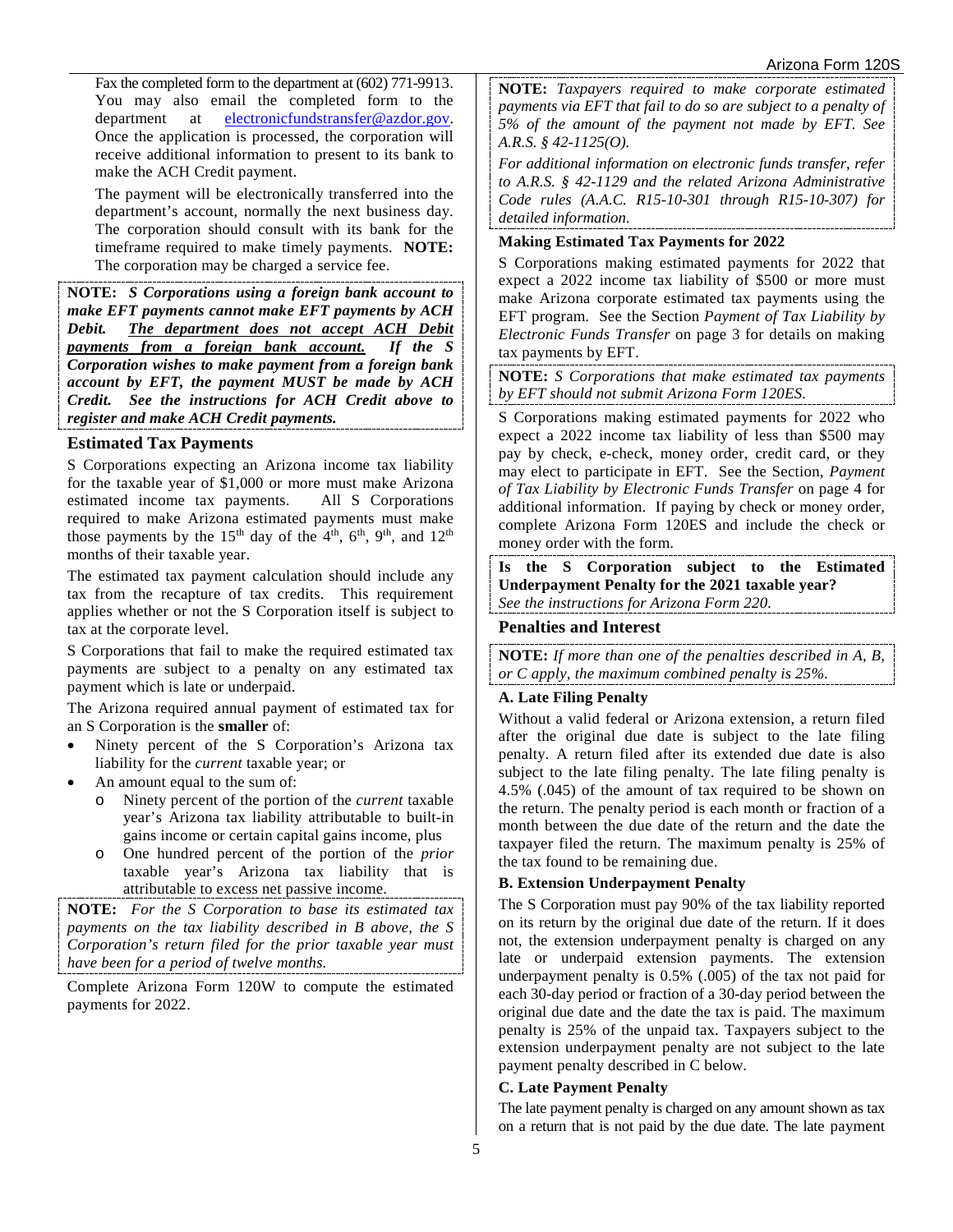penalty is 0.5% (.005) of the unpaid tax for each month or fraction of a month that the tax remains unpaid, not to exceed 10% of the unpaid tax.

**NOTE Amended Return Filers:** *If you voluntarily file an amended return and pay the additional tax due when you file your amended return, the department will not assess the late payment penalty. Exceptions are:*

- *The taxpayer is under audit by the department.*
- *The amended return was filed on demand or request by the department.*

Refer to the department's ruling, CTR 09-1*, When do Penalties Apply to an Income Tax Return Filed Under an Extension,* regarding the application of penalties to returns filed under extension.

#### **D. Information Return Penalty**

This form is an information return when no tax liability is due. The penalty for failing to file, filing late (including extensions), or filing an incomplete information return is \$100 for each month, or fraction of a month, that the failure continues, up to a maximum penalty of \$500.

#### **E. Interest**

The department charges interest on any portion of the tax not paid by the due date. The department compounds interest annually and applies it in the same manner and at the same time as prescribed by the IRS. The Arizona rate of interest for both underpayments and overpayments *for all taxpayers* is the federal underpayment rate.

On January 1 of each year, the department adds any interest outstanding as of that date to the principal amount of the tax. It is then a part of the principal amount of the tax and accrues interest until paid.

#### **F. Underpayment of Estimated Tax Penalty**

The department imposes the underpayment of estimated tax penalty on any late payment or underpayment of a required installment of estimated tax. Refer to Arizona Form 220, *Underpayment of Estimated Tax by Corporations*, for further details.

- The S Corporation must complete Arizona Form 220 if it made its estimated tax payments based on either the annualized income installment or adjusted seasonal installment methods, or if it is a large corporation that computed its first required installment based on the S Corporation's tax liability for the prior taxable year. This is required even if no penalty is due.
- The S Corporation does not have to complete Arizona Form 220 if the S Corporation made its estimated tax payments in four equal installments based on an amount equal to either 90% of the current taxable year's tax liability or 100% of the prior year's tax liability. "Tax liability" means the liability reduced by any refundable tax credits and the claim of right adjustment, if applicable.

The department will compute the estimated tax underpayment penalty based on either of these methods and notify the S Corporation of any amount due.

### **Arizona Apportionment Methods**

There are three apportionment methods for multistate S Corporation income tax returns filed to Arizona: (1) air carrier apportionment; (2) standard apportionment; and (3) sales factor only apportionment.

Air carriers are required to use revenue miles. All other taxpayers may select either the standard or the sales factor only apportionment method.

#### **1. Air Carrier Apportionment**

An air carrier is required to use revenue miles to calculate its apportionment ratio. Check Box 1 on line A of page 1, complete Schedule ACA, and include it with your return. Do not complete Schedule A.

#### **2. Standard Apportionment**

All non-air carrier taxpayers are allowed to continue to use Arizona's standard apportionment formula, which doubleweights the sales factor. Check Box 2 on line A of page 1 and complete Schedule A using the number on the left-hand side of line A3e, column A, to double-weight the sales factor. Divide the total ratio by four.

#### **3. Sales Factor Only Apportionment**

All non-air carrier taxpayers may use Arizona's sales factor only apportionment formula, which is determined by dividing Arizona Sales by Everywhere Sales. Check Box 3 on line A of page 1, complete Schedule A, Section A3, "Sales Factor", lines a through f.

## **Specific Instructions**

For calendar year filers, check the box, "calendar year 2021." For fiscal year filers, check the box, "fiscal year" and enter the beginning and ending dates for the fiscal year. If this is a short-period return, indicate the beginning and ending dates for the short-period.

Type or print the required information in the name, address, and information boxes on the top of page 1. If the taxpayer has a foreign address, enter the information in the following order: city, province or state, and country. Follow the country's practice for entering the postal code. **Do not abbreviate the country's name.**

Enter the S Corporation's employer identification number (EIN). S Corporations that fail to include their EIN may be subject to a penalty.

## **Box 68**

- Check box A, "This is a first return" if this is the S Corporation's first return filed to Arizona.
- Check box B, "Name change", if the S Corporation changed its name during the tax year.
- Check box C, "Address change", if the S Corporation changed its address during the tax year.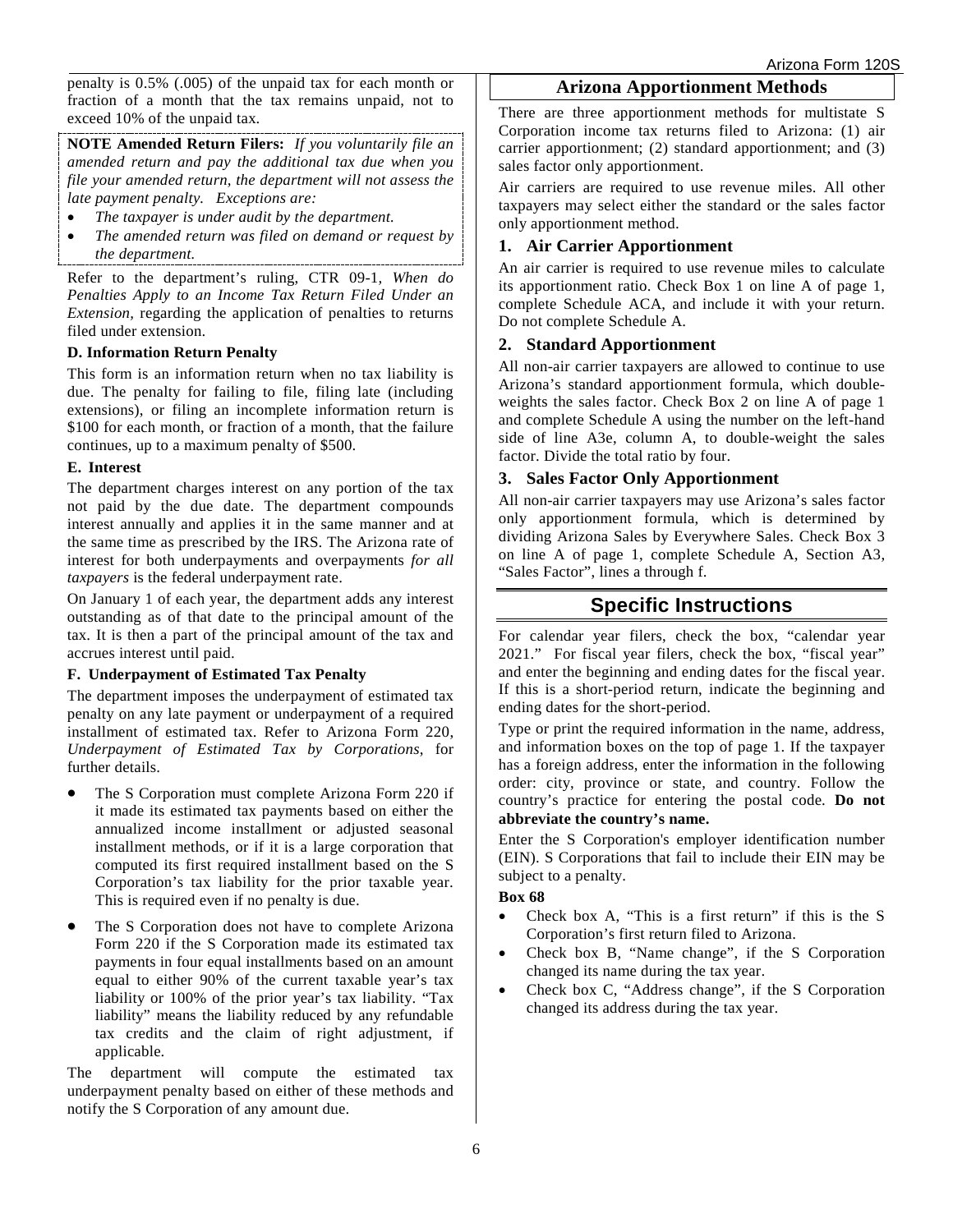#### **Box 82F**

Check box 82F if this return is filed under extension.

#### **Line A**

- If the S Corporation is a multistate S Corporation, check the box indicating its method of apportioning income to Arizona.
	- o Check Box 1, if the S Corporation used the Air Carrier Apportionment. Complete Arizona form ACA and include it with this return.
	- o Check Box 2, if the S Corporation used Standard apportionment.
	- o Check Box 3, if the S Corporation used Sales Factor Only apportionment.
- If the S Corporation is not a multistate S Corporation, or did not apportion its income to Arizona, do not check any boxes.

#### **Line B**

- Check this box only if the S Corporation elected to be treated as a multistate service provider by completing Arizona Schedule MSP and including it with this return. If this box is checked, check the appropriate box, Yr 1 through Yr 5, to indicate the year of the taxpayer's election cycle.
- If the S Corporation did not elect multistate service provider treatment, leave this line blank.

**Line C -** Is this the S Corporation's final Arizona income tax return using this EIN?

- If yes, check "Yes" and check the appropriate box.
	- o Check Box 1 if the S Corporation is "Dissolved,";
	- o Check Box 2 if the S Corporation has "Withdrawn" from Arizona; or
	- o Check Box 3 if the S Corporation "Merged/Reorganized." If there is a successor corporation, indicate the EIN of the successor corporation in the space provided.
- If this is not the S Corporation's final return under this EIN, check "No."

**Line D** - Check "Yes" if the S Corporation conducts business within and without Arizona. If not, check "No."

Line E - Check "Yes" if a composite return will be filed on Arizona Form 140NR. If not, check "No."

**Line F** - Enter the total number of nonresident individual shareholders of the S Corporation on this line. If none, enter "0".

**Line G** - Enter the total number of resident and part-year resident individual shareholders on this line. If none, enter "0".

**Line H** - Enter the total number of entity shareholders (exempt organizations, trusts, estates). Do not include individual shareholders.

**NOTE:** *The total of the amounts entered for information questions F, G, and H should equal the total number of S Corporation shareholders.* 

#### **Marijuana Establishments Only**

*Only a marijuana establishment licensed or registered by ADHS should fill out line I or line J.* 

*All other S Corporations, go to line 1.*

#### **Line I**

- Check Box 1 if the S Corporation is licensed by ADHS as an Adult Use only establishment,
- Check Box 2 if the S Corporation is licensed by ADHS as a Dual Licensee that has elected to operate on a forprofit basis or
- Check Box 3 if the S Corporation is licensed by ADHS as a Dual Licensee that has not elected to operate on a for-profit basis.
- Check Box 4 if the S Corporation is registered with ADHS as an NMMD only.

**Line J -** If a box on Line I is checked, enter the registry identification number issued by the ADHS for that marijuana establishment.

### **Arizona Income Computation**

#### **Line 1 - Total Distributive Income (Loss)**

Enter the net total of the pro rata share items of nonseparately computed income (loss) and separately stated income (loss) and deductions (from federal Form 1120S, Schedule K).

## **Income Subject to Federal and Arizona Corporate Income Taxes**

### **Lines 2 through 4 - Excess Net Passive Income and Capital Gains/Built-in Gains**

If the S Corporation was subject to the federal excess net passive income tax, capital gains tax, or built-in gains tax on its federal Form 1120S, it is subject to Arizona corporate income tax on the total of this income. Use the federal worksheet included in the instructions for federal Form 1120S to calculate the amount of excess net passive income and capital gains/built in gains that was subject to federal taxation.

### **Special Instructions for S Corporations that are Marijuana Establishments Subject to Tax at the Federal Level**

- If an S Corporation licensed by ADHS as a Marijuana Facility or as a Marijuana Testing Facility is subject to corporate income tax at the federal level, it is also subject to Arizona corporate income tax. Complete lines 2 through 12 of Arizona Form 120S as instructed.
- If an S Corporation licensed by ADHS as a Dual Licensee that made the election to operate on a forprofit basis is subject to corporate income tax at the federal level, it is also subject to Arizona corporate income tax. Complete Lines 2 through 12 of Arizona Form 120S as instructed.
- If an S Corporation licensed by ADHS as a Dual Licensee that has not made the election to operate on a for-profit basis is subject to corporate income tax at the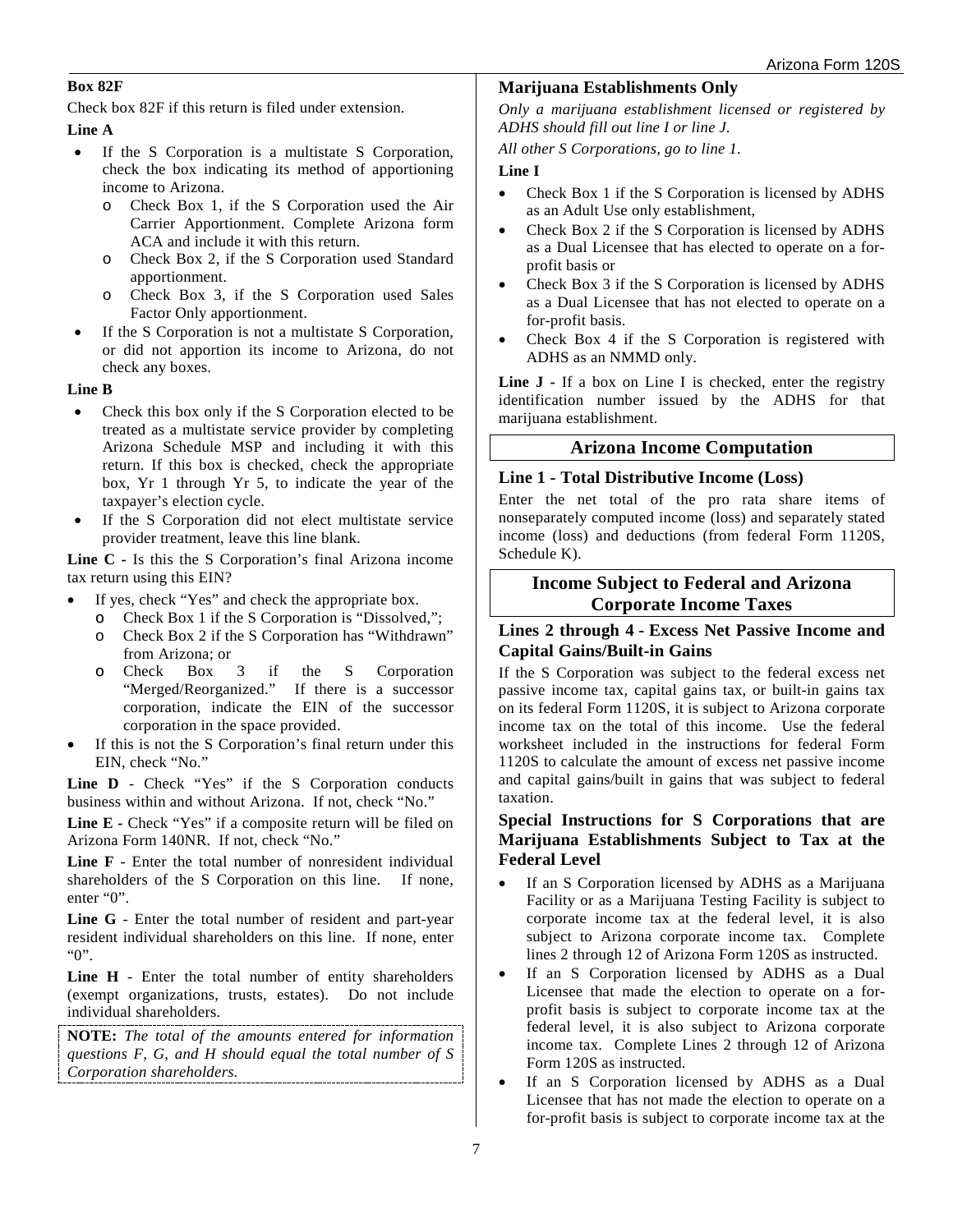federal level it is subject to Arizona corporate income on the portion of the net income attributable to its operations as an adult use facility. It is not subject to Arizona corporate income tax on the net income attributable to its operations as an NMMD.

- o If the source of the income subject to tax at the federal level is attributable to the operations of the Adult Use marijuana facility, complete lines 2 through 13 of Arizona Form 120S as instructed.
- o If the source of the income subject to tax at the federal level is attributable to the operations of the NMMD marijuana facility, do not complete lines 2 through 13. The S Corporation is not subject to Arizona corporate income tax on that income.
- o If the source of the income subject to tax at the federal level is attributable to the operations of the S Corporation as both an Adult Use facility and as an NMMD, complete lines 2 through 13.
	- For Lines 2 & 3 Enter the *total* amount of income subject to tax at the federal level less the portion of the income attributable to NMMD operations.
- If an S Corporation registered as an NMMD *only* by ADHS is subject to corporate income tax at the federal level, it is not subject to Arizona corporate income tax. Do not complete lines 2 through 12 of Arizona Form 120S.

#### **Line 2 - Excessive Net Passive Income**

Enter the amount of excess net passive income that was subject to federal corporate income tax.

#### **Line 3 - Capital Gains/Built-In Gains**

Enter the amount of capital gains/built in gains that was subject to federal corporate income tax.

#### **Line 4 - Total Federal Income Subject to Corporate Income Tax**

Add line 2 and line 3. Enter the total on line 4.

- 100% Arizona S Corporations, check box 4a. Skip to line 11.
- Multistate S Corporations, continue to line 5.

#### **NOTE:**

- *An S Corporation that has income from business activity that is taxable entirely within Arizona is a 100% Arizona S Corporation.*
- *An S Corporation that has income from business activity taxable in more than one state is a multistate S Corporation.*

### **Lines 5 through 10 - Apportionment Computation Multistate S Corporations Only**

Any S Corporation that has income from business activity that is taxable both within and without Arizona (multistate S Corporation) must allocate and apportion its net income according to the Uniform Division of Income for Tax Purposes Act (UDITPA), A.R.S. §§ 43-1131 through 43-1150. See the instructions beginning on page 10 for more detailed information regarding apportionment of income.

## **Line 5 - Nonapportionable or Allocable Income Multistate S Corporations Only**

Nonbusiness income is nonapportionable and specifically allocable to a particular state. "Business income" under the transactional and functional tests means income arising from transactions and activity in the regular course of the taxpayer's trade or business, and includes income from tangible and intangible property if the acquisition, management, and disposition of the property constitute integral parts of the taxpayer's regular trade or business operations.

"Nonbusiness income" means all income other than business income.

**NOTE:** *Refer to* A.R.S. §§ 43-1134 *through* 43-1138, and A.A.C. R15-2D-501 through R15-2D-508 *for the methods of allocating certain types of nonbusiness income.*

Enter the total amount of all income (loss) which is nonapportionable or specifically allocable to Arizona. Include a schedule that details the amount of nonapportionable income subtracted on page 1, line 5.

#### **Line 7 - Arizona Apportionment Ratio Multistate S Corporations Only**

Compute the apportionment ratio following the instructions for Schedule(s) A (non-air carrier S Corporations) or ACA (for air carrier S Corporations). Enter the average apportionment ratio on line 7. Carry out the decimal to six places.

**NOTE:** *If line 7 is "0.000000", the S Corporation is considered to have no Arizona nexus.* 

*If line 7 is blank or 1.000000, the S Corporation's income is considered to be sourced entirely within Arizona.* 

#### **Line 9 - Other Income Allocated to Arizona Multistate S Corporations Only**

Enter the total amount of all income (loss) that is specifically allocable to Arizona. DO NOT include the amount of any nonbusiness income which is allocable to another state on this line. Include a schedule that details the amount of income that is allocable to Arizona.

### **Arizona Tax Liability Computation**

If the S Corporation is subject to federal and Arizona corporate income tax, it must complete lines 2 through 25. If the S Corporation is subject to Arizona corporate income tax from the recapture of the Arizona credits for renewable energy industry or qualified facilities, it must complete lines 13 through 25, even if not required to complete lines 2 through 12.

#### **Line 11 – Net income subject to Arizona income tax**

- 100% Arizona S Corporations, enter the amount from line 4.
- Multistate S Corporations, enter the amount from line 10.

### **Line 12 - Arizona Tax**

The S Corporation is subject to the tax computed on line 12 **only if** it has income subject to tax at the corporate level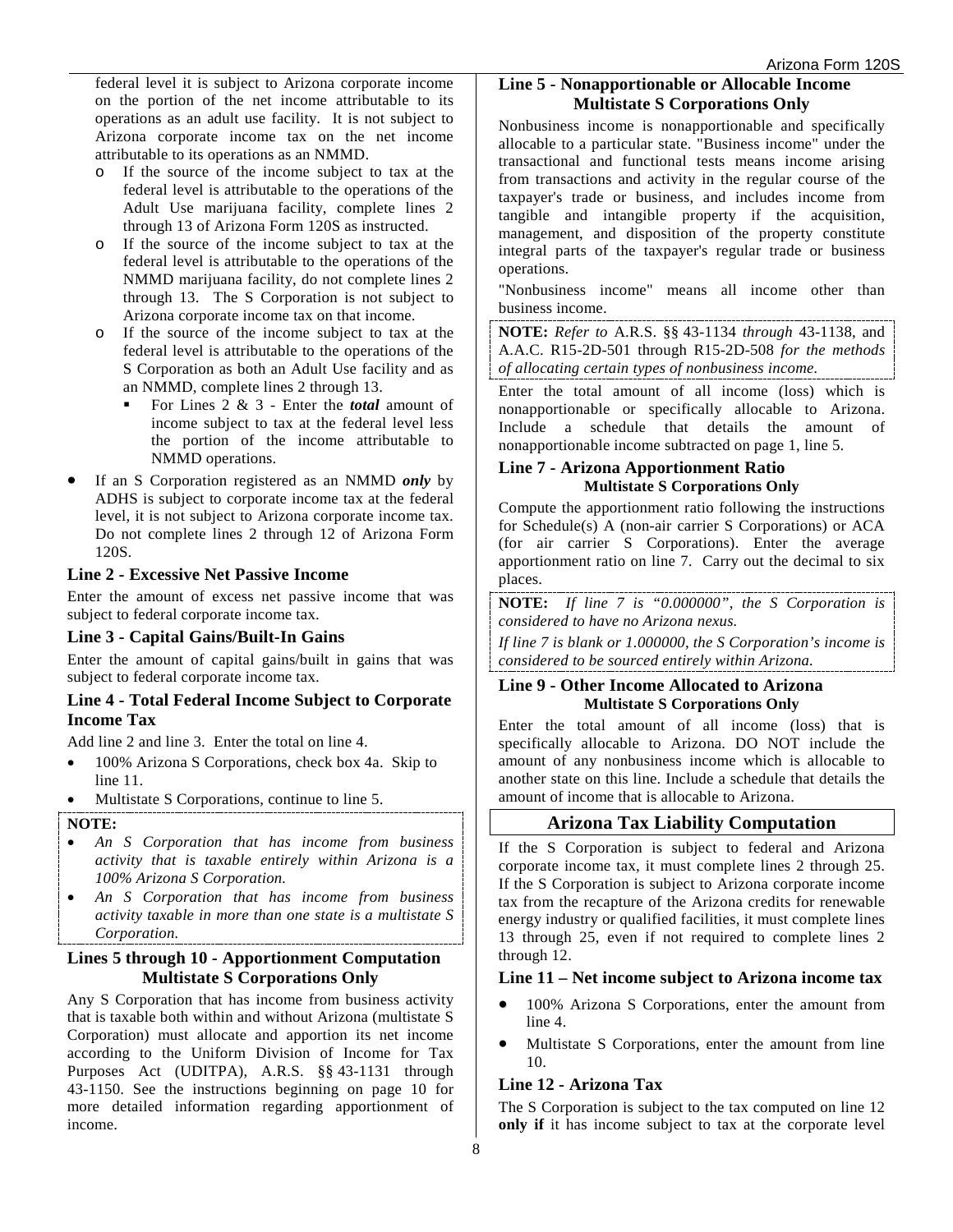reported on federal Form 1120S, even if line 11 is zero or a negative amount. The amount of Arizona income tax is the greater of \$50 or 4.9% of line 11.

### **Line 13 - Tax from Recapture of Tax Credits**

Enter the amount of tax due from the recapture of tax credits from Arizona Form 300, Part 2, line 25.

#### **Line 14 - Subtotal**

Add lines 12 and 13. This is the amount of tax to which the total amount of tax credits claimed by the taxpayer may be applied.

### **Line 15 - Nonrefundable Tax Credits**

Enter the allowable nonrefundable tax credit amount from Arizona Form 300, Part 2, line 46. This amount cannot be larger than the amount on line 14. Include the completed credit forms and Arizona Form 300 with the tax return.

#### • **Environmental Technology Facility Credit**

The environmental technology facility credit has been repealed for individual taxpayers. An S Corporation may claim this credit only if the S Corporation is applying it against its corporate tax. The credit cannot be passed through to S Corporation shareholders. This tax credit is for costs incurred in constructing a qualified environmental technology manufacturing, producing, or processing facility. If the S Corporation is claiming this credit to apply against its corporate income tax, complete Arizona Form 305 to claim this tax credit.

#### • **Military Reuse Zone Credit**

*The credit for the military reuse zone credit has been repealed.* The unused portion of valid military reuse zone credits may be carried forward for the respective five-year carryforward period. Complete Arizona Form 306 to claim this carry-forward tax credit.

#### • **Credit for Increased Research Activities**

This tax credit is for taxpayers who incur qualified research expenses for research conducted in Arizona. A portion of the excess credit claimed for taxable years beginning from and after December 31, 2009, may be refundable with approval from the Arizona Commerce Authority. Enter only the nonrefundable portion of this credit on line 15. Complete Arizona Form 308 to claim this tax credit.

#### • **Pollution Control Credit**

This tax credit is for expenses incurred during the taxable year to purchase real or personal property used in the taxpayer's trade or business in Arizona to control or prevent pollution. Complete Arizona Form 315 to claim this tax credit.

• **Credit for Taxes Paid for Coal Consumed in Generating Electrical Power**

This tax credit is for a percentage of the amount paid by the seller or purchaser as transaction privilege tax or use tax for coal sold to the taxpayer that is consumed in the generation of electrical power in Arizona. Complete Arizona Form 318 to claim this tax credit.

• **Credit for Solar Hot Water Heater Plumbing Stub Outs and Electric Vehicle Recharge Outlets**

*The credit for solar hot water heater plumbing stub outs and electric vehicle recharge outlets has been repealed.* All credits for solar hot water heater plumbing stub outs and electric vehicle recharge outlets that were properly established can be carried forward for the respective fiveyear carry-forward period. Complete Arizona Form 319 to claim this carry-forward tax credit.

#### • **Credit for Employment of TANF Recipients**

This tax credit is for net increases in qualified employment for recipients of temporary assistance for needy families (TANF) who are residents of Arizona. Complete Arizona Form 320 to claim this tax credit.

#### • **Credit for Donation of School Site**

This tax credit is for the donation of real property and improvements to an Arizona school district or Arizona charter school for use as a school or as a site for the construction of a school. Complete Arizona Form 331 to claim this tax credit.

#### • **Credit for Employing National Guard Members**

This tax credit is for an employer who has an employee that is a member of the Arizona National Guard and the employee was placed on active duty. Complete Arizona Form 333 to claim this tax credit.

#### • **Credit for Corporate Contributions to School Tuition Organizations**

This credit is for corporations who make contributions to school tuition organizations which provide scholarships and tuition grants to children attending qualified nongovernmental schools. Complete Arizona Form 335 to claim this tax credit.

#### • **Credit for Solar Energy Devices - Commercial and Industrial Applications**

This tax credit expired December 31, 2018. The expiration did not affect carryovers of this properly established credit. Complete Arizona Form 336 to the carryforward of this tax credit.

• **Credit for Corporate Contributions to School Tuition Organizations for Displaced Students or Students with Disabilities** 

This tax credit is for corporations who make contributions to school tuition organizations that provide scholarships and tuition grants to qualifying children attending qualified nongovernmental schools. Complete Arizona Form 341 to claim this tax credit.

### • **Renewable Energy Production Tax Credit**

This tax credit is for taxpayers that produce electricity using qualified energy resources. Approval by the Arizona Department of Revenue is required prior to claiming this tax credit. Complete Arizona Form 343 to claim this tax credit.

#### • **Credit for New Employment**

This tax credit is for taxpayers that have net increases in employment. The credit limit is administered by the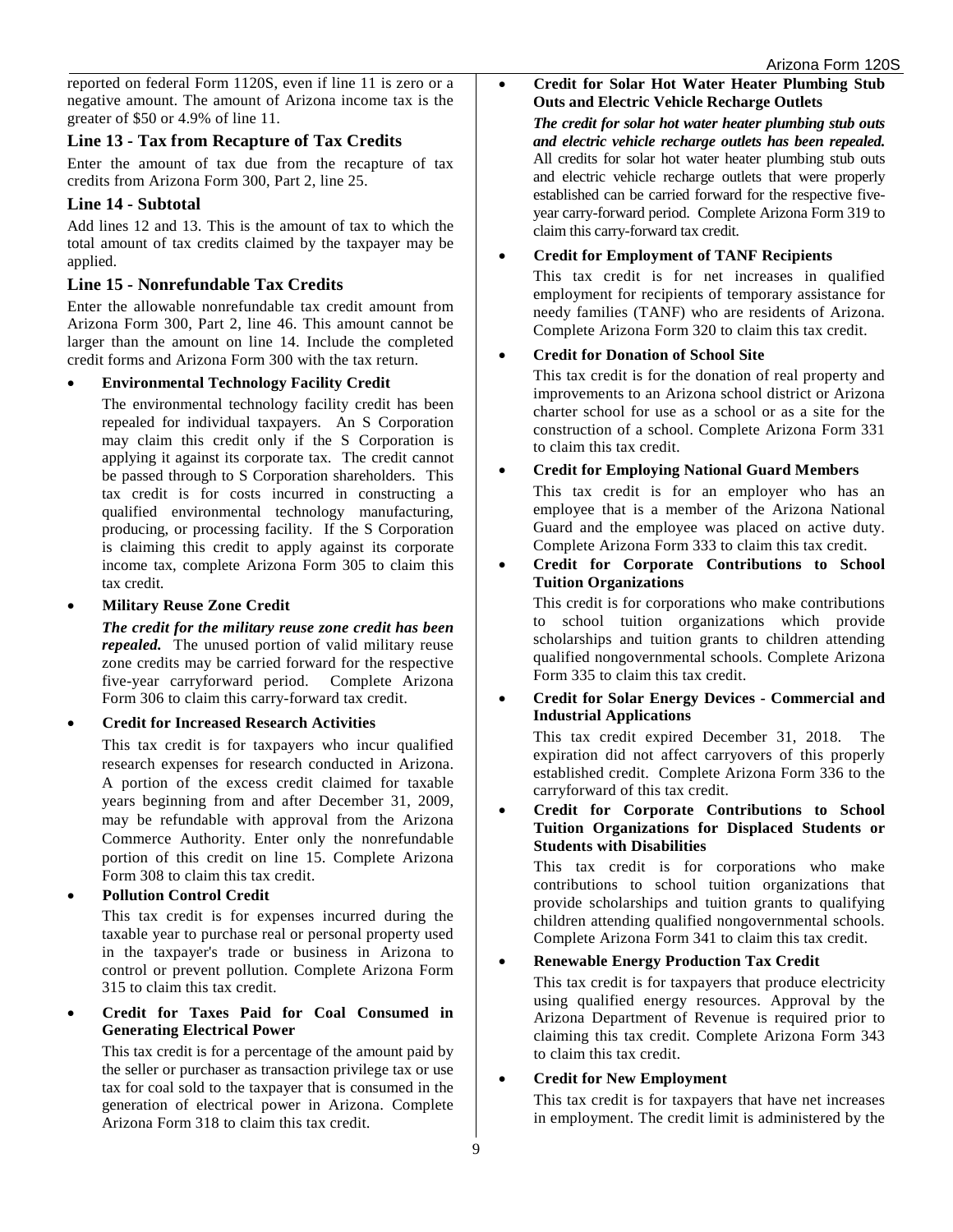Arizona Form 120S

Arizona Commerce Authority. Complete Arizona Form 345 to claim this tax credit.

• **Additional Credit for Increased Research Activities for Basic Research Payments** 

This tax credit is for taxpayers that make qualified basic research payments for research conducted in Arizona. Approval by the Arizona Department of Revenue is required prior to claiming this tax credit. Complete Arizona Form 346 to claim this tax credit.

• **Credit for Renewable Energy Investment and Production for Self-Consumption by International Operations Centers**

This tax credit is for investment in new renewable energy facilities that produce energy for selfconsumption using renewable energy resources if the power will be used primarily for International Operations Centers. Complete Arizona Form 351 to claim this tax credit.

• **Healthy Forest Production Tax Credit**

This tax credit is for the processing of qualifying forest products. Complete Arizona Form 353 to claim this credit.

Complete the appropriate credit form for each tax credit claimed on your return. Include the completed credit form and Arizona Form 300 with the tax return.

*Amended Returns:* Include the completed credit form(s) and Arizona Form 300 with the amended Arizona Form 120S, whether or not the amount claimed on line 15 has changed.

### **Line 16 - Credit Type**

Indicate which nonrefundable tax credits were used on line 15 by entering the applicable form number(s) in the space provided.

| <b>Nonrefundable Income Tax Credit</b>             | Form |
|----------------------------------------------------|------|
| Military Reuse Zone Credit                         | 306  |
| <b>Credit for Increased Research Activities</b>    | 308  |
| <b>Pollution Control Credit</b>                    | 315  |
| Credit for Taxes Paid for Coal Consumed in         | 318  |
| <b>Generating Electrical Power</b>                 |      |
| Credit for Solar Hot Water Heater Plumbing         | 319  |
| Stub Outs and Electric Vehicle Recharge Outlets    |      |
| Credit for Employment of TANF Recipients           | 320  |
| Credit for Donation of School Site                 | 331  |
| <b>Credit for Employing National Guard Members</b> | 333  |
| Credit for Corporate Contributions to School       | 335  |
| <b>Tuition Organizations</b>                       |      |
| Credit for Solar Energy Devices - Commercial       | 336  |
| and Industrial Applications                        |      |
| Credit for Corporate Contributions to School       | 341  |
| Tuition Organizations for Displaced Students or    |      |
| <b>Students With Disabilities</b>                  |      |
| Renewable Energy Production Tax Credit             | 343  |
| Credit for New Employment                          | 345  |
| <b>Additional Credit for Increased Research</b>    | 346  |
| <b>Activities for Basic Research Payments</b>      |      |

| Nonrefundable Income Tax Credit             | Form |
|---------------------------------------------|------|
| Credit for Renewable Energy Investment and  | 351  |
| Production for Self-Consumption by          |      |
| International Operations Centers            |      |
| <b>Healthy Forest Production Tax Credit</b> | 353  |

## **Line 17 - Arizona Tax Liability**

Subtract line 15 from line 14. If line 15 is more than line 14, enter zero "0". Line 17 cannot be a negative amount.

## **Tax Payments and Refundable Credits**

#### **Line 18 - Refundable Tax Credits**

Check the box(es) marked 308 and/or 349 to indicate which of these tax credits the taxpayer is claiming. Enter the total amount of the credits claimed on line 18.

**NOTE:** *If the S Corporation is passing the refundable portions of the Credit for Increased Research Activities and/or the Credit for Qualified Facilities through to its shareholders, do not enter an amount on this line, enter "0".* 

#### **Credit for Increased Research Activities**

A portion of this tax credit is refundable for qualified taxpayers. The refund is limited to 75% of the excess credit, which is the current year's credit less the current year's tax liability, not to exceed the amount approved by the Arizona Commerce Authority. Include a copy of your "Certificate of Qualification" from the Arizona Commerce Authority,

Arizona Form 300, and Arizona Form 308 with your tax return. Enter the amount from Arizona Form 308, Part 7, line 42.

#### **Credit for Qualified Facilities**

This tax credit is for expanding or locating a qualified facility in Arizona and is refundable in five equal installments. Pre-approval and post-approval are required through the Arizona Commerce Authority. Include a copy of your "Certification of Qualification" from the Arizona Commerce Authority and Arizona Form 349 with your tax return to claim this credit. Enter the amount from Arizona Form 349, Part 8, line 20.

If you are claiming more than one of the refundable tax credits, check the appropriate boxes and add the amounts from the credit forms together and enter the total on line 18, or use the following worksheet to figure the amount to enter on line 18.

| <b>Refundable Credit Worksheet</b>                                                                 |  |  |  |  |
|----------------------------------------------------------------------------------------------------|--|--|--|--|
| 1. Enter the refundable credit from<br>Arizona Form 308, Part 7, line 42.                          |  |  |  |  |
| 2. Enter the apportioned credit from<br>Arizona Form 349, Part 8, line 20.                         |  |  |  |  |
| 3. Add the amounts on lines 1 and<br>2. Enter the total here and on<br>Arizona Form 120S, line 18. |  |  |  |  |

*Amended Returns:* Include the completed credit form(s) with the amended Arizona Form 120S, with Arizona Form 300, if applicable, whether or not the amount claimed on line 18 has changed.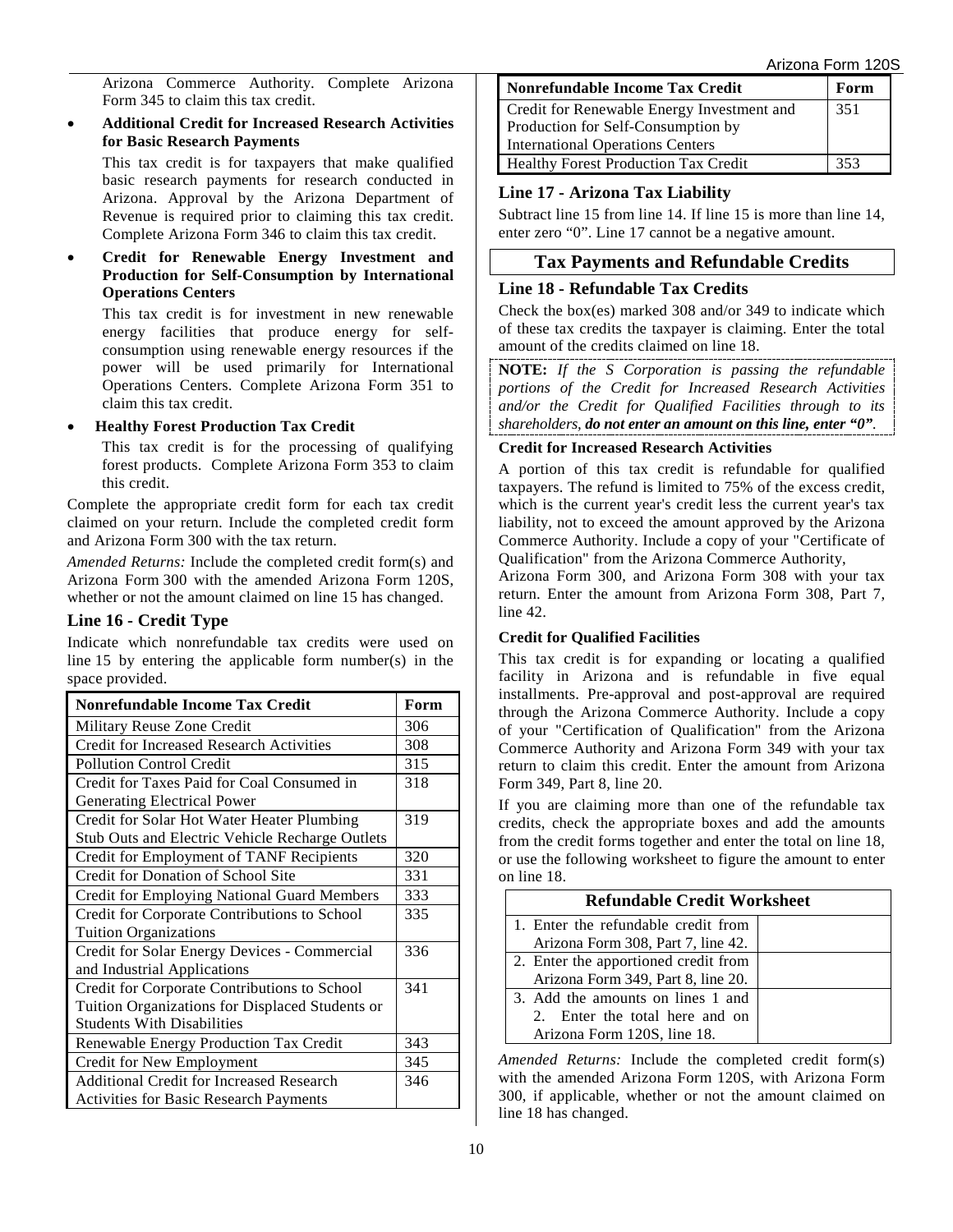#### **Line 19 - Extension Payments**

*Original Returns:* Enter any payment made with the request for extension of time to file the income tax return or made online by the original due date.

*Amended Returns:* Enter any payment made with the request for an extension of time to file the original return or made online by the original due date. DO NOT include or enter the amount of any penalties or interest paid.

**NOTE:** *S Corporations whose 2021 income tax liability is \$500 or more, must make extension payments by EFT. See the instructions for Arizona Form 120EXT for additional information.*

#### **Line 20 - Estimated Payments**

*Original Returns:* Enter the total amount paid by the S Corporation for the taxable year. Include a schedule listing dates and payments made.

*Amended Returns:* Enter the total amount of estimated tax payments made by the S Corporation for the taxable year. Do not include the amount of any penalties paid, or any reduction for the amount of an overpayment that was designated as an estimated tax payment for 2021 on a prior return.

#### **Line 21 - Total Payments**

*Original Returns:* Add lines 18, 19, and 20. Enter the total.

*Amended Returns*: Enter the total amount of tax payments made for the taxable year. Compute the total as follows:

- Add the amounts entered on lines 18, 19, and 20;
- Add the amount of a payment sent with the original return (if any);
- Add the amount of any payments made after the original return was filed; and
- Subtract the amount of any overpayment of tax (from the original return, line 23) and the total amount of any overpayments from an Arizona Department of Revenue correction notice, a prior amended return, or an audit.

Do not include or enter the amount of any penalties or interest paid.

### **Computation of Total Due or Overpayment**

#### **Line 22 - Balance of Tax Due**

If the amount on line 17 is **larger** than the amount on line 21, there is a balance of tax due. Subtract line 21 from line 17, and enter the difference. Skip line 23.

#### **Line 23 - Overpayment of Tax**

If the amount on line 21 is **larger** than the amount on line 17, there is an overpayment of tax. Subtract line 17 from line 21, and enter the difference.

### **Line 24 - Penalty and Interest**

The S Corporation may choose to calculate any penalty and interest due as a result of late filing, late payment of tax, or extension underpayment of tax. Interest is calculated on the amount shown on line 22 at the prevailing rate. The interest period is from the original due date of the return to the payment date. See the "Penalties and Interest" section beginning on page 3 of these instructions.

*Do not include or enter the amount from the Estimated Tax Underpayment Penalty.*

**NOTE:** *If the S Corporation chooses to calculate the penalty and interest amount(s) to be entered on this line, round the result to the nearest whole dollar. If 50 cents or more, round up to the next dollar. If less than 50 cents or less, round down.*

If the S Corporation chooses not to calculate interest and penalties, the department will calculate them, and include that amount in any refund, or bill the taxpayer, as appropriate.

### **Line 25 - Estimated Tax Underpayment Penalty**

*Original returns:* The S Corporation DOES NOT HAVE TO COMPLETE Arizona Form 220, *Underpayment of Estimated Tax by Corporations*, if the S Corporation made estimated tax payments equal to 90% of the current taxable year's tax liability, and paid in four equal installments. The department will compute the underpayment of estimated tax penalty based on this method and notify the S Corporation of any amount due. If the S Corporation elects to have the department compute the penalty, do not check box **25A** or enter an amount on line 25.

The S Corporation MUST COMPLETE Arizona Form 220, even though no penalty is due, if it made its estimated tax payments based on any of the following methods:

- The annualized income installment method;
- The adjusted seasonal installment method; or
- An amount, paid in four equal installments, that is equal to the sum of:
	- o Ninety percent of the portion of the current taxable year's Arizona tax liability that is attributable to built-in gains income or certain capital gains income; plus
	- o One hundred percent of the portion of the prior taxable year's Arizona tax liability that is attributable to excess net passive income.

Enter the total penalty from Arizona Form 220, Part C, line 37. Include the completed Arizona Form 220 with the return **and** check box **25A**.

*Amended returns:* Do not recompute the estimated tax underpayment penalty. Enter the amount from line 25 of the original return or the amount from an Arizona Department of Revenue correction notice.

### **Line 26 - Information Return Penalty**

*Original Returns:* If no tax liability is due, and this return is filed late (including extension) or incomplete, enter the amount of the information return penalty on this line. The information return penalty is \$100 for each month, or fraction of a month, that the failure continues, up to a maximum penalty of \$500.

*Amended Returns:* Do not recompute the information return penalty. Enter the amount from line 26 of the original return or the amount from an Arizona Department of Revenue correction notice.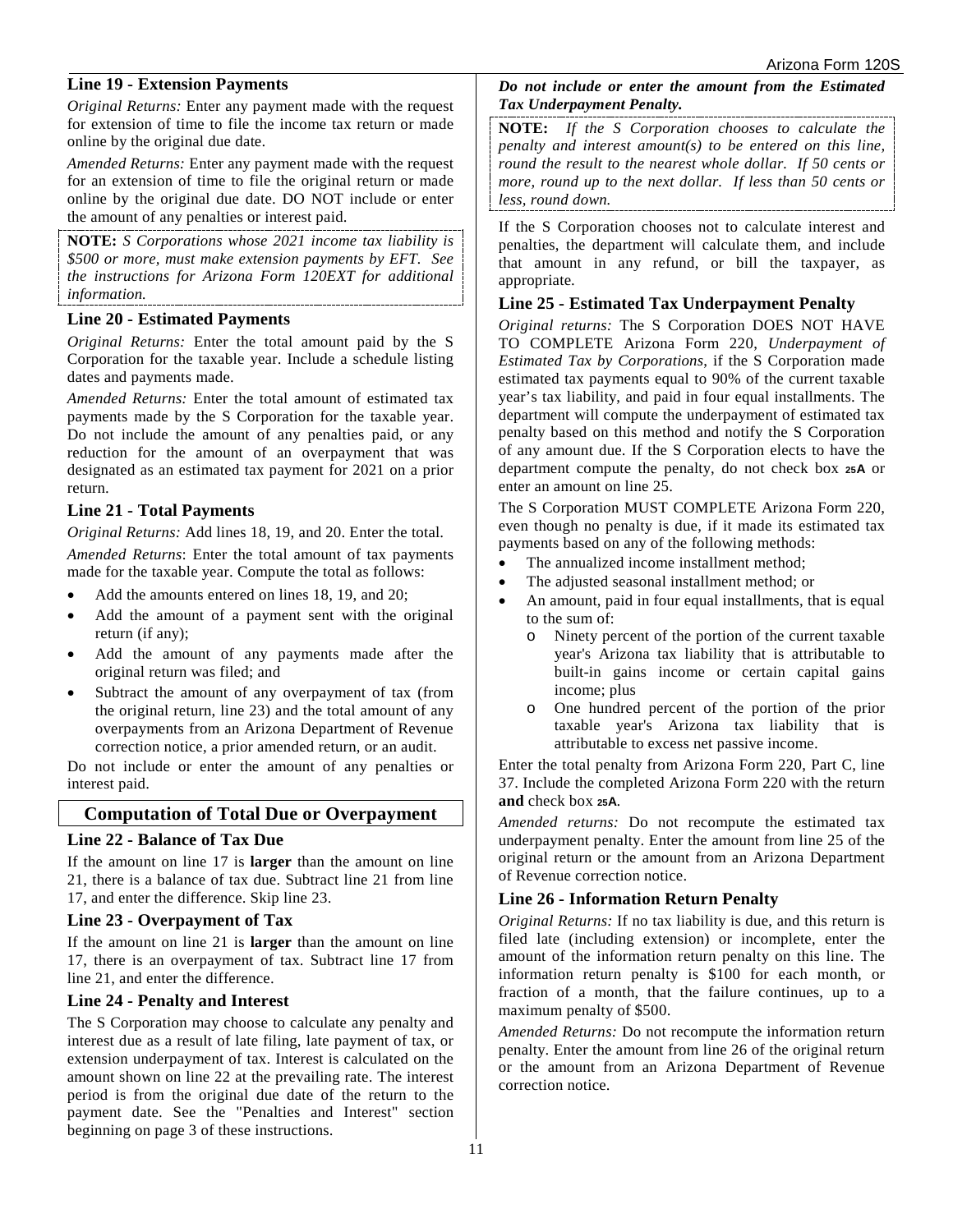### **Line 27 - Total Due**

If the taxpayer has a balance of tax due on line 22, add line 22, line 24 and line 25. Enter the total on line 27. S Corporations that do not have a tax liability, enter the amount from line 26. This is the total amount due.

#### **Payment of Tax, Penalties, and Interest**

Full payment for all tax, penalties, and interest is due by the original due date of the return.

**S Corporations required to make payments by EFT**, see the Section, *Payment by Electronic Funds Transfer* on page 4 of these instructions for options to pay your tax liability by EFT.

**S Corporations not required to make payments by EFT**, may elect to pay by EFT. They may also pay by check or money order. Make the check or money order payable to Arizona Department of Revenue. Include the corporation's EIN on the front of the check or money order. *If paying by check or money order, include the check or money order with the return.* Mail the check and the return to:

> Arizona Department of Revenue PO Box 29079 Phoenix, AZ 85035-9079

#### **Line 28 - Overpayment**

If the taxpayer has an overpayment of tax on line 23, subtract the total of line 24 and line 25 from line 23. Enter a positive difference on line 28. This is the total overpayment. If the difference is negative, enter the difference as a positive number on line 27.

#### **Line 29 - Overpayment Applied to Estimated Tax**

*Original Returns:* The taxpayer may apply part or all of an overpayment reported on line 28 as a 2021 estimated tax payment. Enter the applicable amount on line 29.

*Amended Returns*: The taxpayer may apply part or all of an overpayment reported on line 28 as a 2021 estimated tax payment, if this amended return is filed during the taxpayer's taxable year 2021. Enter the applicable amount on line 29.

### **Line 30 - Refund**

Subtract line 29 from line 28. Enter the difference. This is the net refund amount.

#### **Schedule A – Apportionment of Income (Multistate S Corporations Only)**

A.R.S. §§ 43-1131 through 43-1150 govern the apportionment of income. An S Corporation that engages in activities both within and without Arizona must apportion its business income based on property, payroll, and sales in Arizona as compared with everywhere. "Everywhere" means the property, payroll, and sales factors related to the whole business.

#### **NON-APPORTIONABLE INCOME**

Apportionment factors generating non-apportionable or nontaxable (i.e. U.S. Interest) income are not to be included in the calculation of the apportionment ratio.

#### **ADMINISTRATIVE RELIEF REQUESTS**

A.R.S. § 43-1148 provides administrative relief if the allocation and apportionment provisions of UDITPA do not fairly represent the extent of the taxpayer's business activity in this state. The taxpayer may petition for or the department may require, in respect to all or any part of the taxpayer's business activity, if reasonable:

- Separate accounting, except with respect to an Arizona affiliated group, as defined in A.R.S. § 43-947.
- The exclusion of any one or more of the factors.
- The inclusion of one or more additional factors which will fairly represent the taxpayer's business activity in this state.
- The employment of any other method to effectuate an equitable allocation and apportionment of the taxpayer's income, other than disallowance of a properly elected consolidated return.

This section permits a departure from the allocation and apportionment provisions only in limited cases. A.R.S. § 43-1148 may be invoked only if unusual fact situations produce incongruous results under the apportionment and allocation provisions. Taxpayers seeking such relief should submit a letter to the Corporate Income Tax Audit Section 60 days prior to the filing of the return setting forth the relief that is requested and the justification for the relief.

The department normally makes such determinations only upon audit of the taxpayer. Such a detailed examination of the specific facts and circumstances reveals whether such unusual fact situations and incongruous results exist.

#### **COMPUTING THE APPORTIONMENT RATIO**

When computing the factors of the apportionment ratio, carry the result out to six places after the decimal. If the seventh place after the decimal is five or more, round the sixth decimal place up to the next higher digit. If the seventh place after the decimal is less than five, leave the sixth place decimal as it is.

#### **Example #1:**

| Arizona Amount    | 123,456  |  |  |
|-------------------|----------|--|--|
| Everywhere Amount | 789.654  |  |  |
| Factor            | .1563418 |  |  |

The seventh digit after the decimal is "8". Since "8" is greater than "5," the sixth digit after the decimal is increased to the next higher digit, "2".

The factor rounded to six decimal places is .156342.

#### **Example #2:**

| Total Ratio                | .179865  |
|----------------------------|----------|
| Divided by                 | Δ        |
| <b>Apportionment Ratio</b> | .0449662 |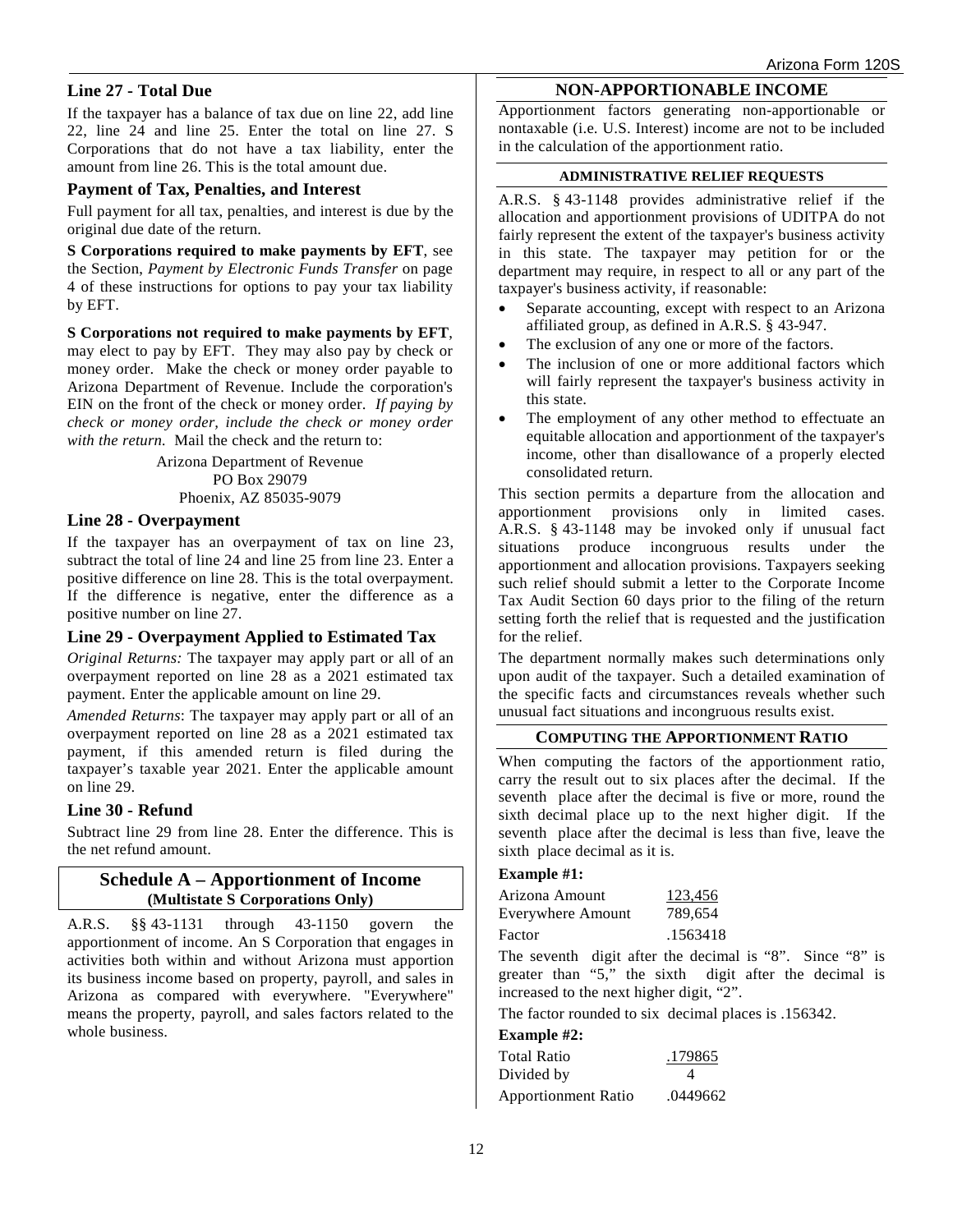The seventh digit after the decimal is "2". Since "2" is less than "5," the sixth digit after the decimal remains "6". No increase to the sixth digit after the decimal is made.

The apportionment ratio rounded to six decimal places is .044966.

#### **Schedule ACA - Air Carrier Apportionment (Multistate S Corporation Air Carriers Only)**

A.R.S. § 43-1139(B) requires a taxpayer that is a qualifying air carrier to use revenue miles to apportion its business income to Arizona. The taxpayer must be engaged in air commerce. "Air commerce" means transporting persons or property for hire by aircraft in interstate, intrastate or international transportation. The taxpayer must complete Schedule ACA. Schedule ACA is available on [the](file://phxfile01/universal/Forms%20Committee/Corporate/2015/05.12.15/Instructions/the) department's website. Check Box 1 on line A of Arizona Form 120S. Do not complete Schedule A.

#### **NON-AIR CARRIER APPORTIONMENT FORMULA (MULTISTATE S CORPORATIONS ONLY)**

Non-air carrier multistate S Corporations have the opportunity to choose one of two apportionment formulas for calculating the apportionment ratio:

- The sales factor only apportionment formula; or
- The standard apportionment formula.

Check the box on line A of page 1 of the return to indicate which apportionment formula, "STANDARD" or "SALES FACTOR ONLY," will be used to calculate the apportionment ratio on the S Corporation's return. Whichever apportionment method is indicated on line A of page 1, the taxpayer must complete the apportionment ratio using that formula. (The taxpayer cannot use "Standard" to calculate one factor of the ratio, and "SALES FACTOR ONLY" to calculate another factor of the ratio.)

For the standard apportionment ratio, the numerator of the fraction of the standard apportionment formula is the property factor plus the payroll factor plus two times the sales factor. The denominator of the fraction is four. Use the numbers located on the left-hand side of Schedule A, column A, to weight the property, payroll, and sales factors respectively.

For taxable years beginning after December 31, 2016, Sales Factor Only Apportionment replaced the enhanced apportionment ratio. The numerator is Arizona sales. The denominator is Everywhere sales. The property factor and the payroll factor are not included in this computation.

Taxpayers apportioning income or (loss) must complete lines 5 through 10 on page 1.

#### **Line A1 - Property Factor –** *Standard Apportionment*

#### *Taxpayers electing "SALES FACTOR ONLY APPORTIONMENT" – leave blank.*

The Property Factor is a fraction that represents the average value of the taxpayer's property owned or rented and used in Arizona to the total average value of the taxpayer's property owned or rented and used during the tax period.

The value of tangible personal property and real property owned by the taxpayer is its original cost. The taxpayer normally determines the average value of its owned property by averaging the values at the beginning and ending of the tax period. Property used to generate nonapportionable or nontaxable income is not included in the property factor.

The value of tangible personal property and real property rented by the taxpayer is eight (8) times its net annual rental rate. The net annual rental rate is the annual rental rate paid by the taxpayer for rented property, less the aggregate annual subrental rates paid by subtenants of the taxpayer. The taxpayer automatically achieves averaging for rented property by the method of determining the net annual rental rate of such property.

For a discussion of the treatment of computer software in the property factor, refer to the department's ruling, CTR 01-2, *How Does a Taxpayer Filing an Arizona Corporate Income Tax Return Determine Whether Computer Software is Included in the Property Factor*.

Report real property situated and tangible personal property permanently located in Arizona as property within Arizona. Attribute the value of mobile property to Arizona based on the total time that the property was within Arizona.

### *Taxpayers Electing "STANDARD APPORTIONMENT"*

Divide the numerator of the property factor by the denominator. Express the ratio as a decimal carried out to six places. (The property factor may not exceed 1.0.) Enter the result on line A1c, Column C.

*Taxpayers Electing "SALES FACTOR ONLY APPORTIONMENT," leave lines A1a through A1c, Columns A through C, blank*

*For additional information on the property factor, refer to:* A.R.S. §§ 43-1140 through 43-1142

A.A.C. R15-2D-601 through R15-2D-607 and R15-2D-902 CTR 01-2*, How Does a Taxpayer Filing an Arizona Corporate Income Tax Return Determine Whether Computer Software is Included in the Property Factor* 

#### **Line A2 - Payroll Factor – Standard Apportionment**

*Taxpayers electing "SALES FACTOR ONLY APPORTIONMENT" – leave blank.*

The Payroll Factor is a fraction that represents the compensation paid in Arizona by the taxpayer to the total compensation paid by the taxpayer during the tax period.

Report the salaries, wages, or other compensation of officers, employees, etc., as within Arizona if the performance of their services occurs entirely in Arizona. This rule applies regardless of where payment is made or control exercised. This rule also applies regardless of whether the performance of the services is partly or wholly in connection with the apportionable business carried on outside the state or in interstate or foreign commerce. Payroll used to generate non-apportionable or nontaxable income is not included in the payroll factor.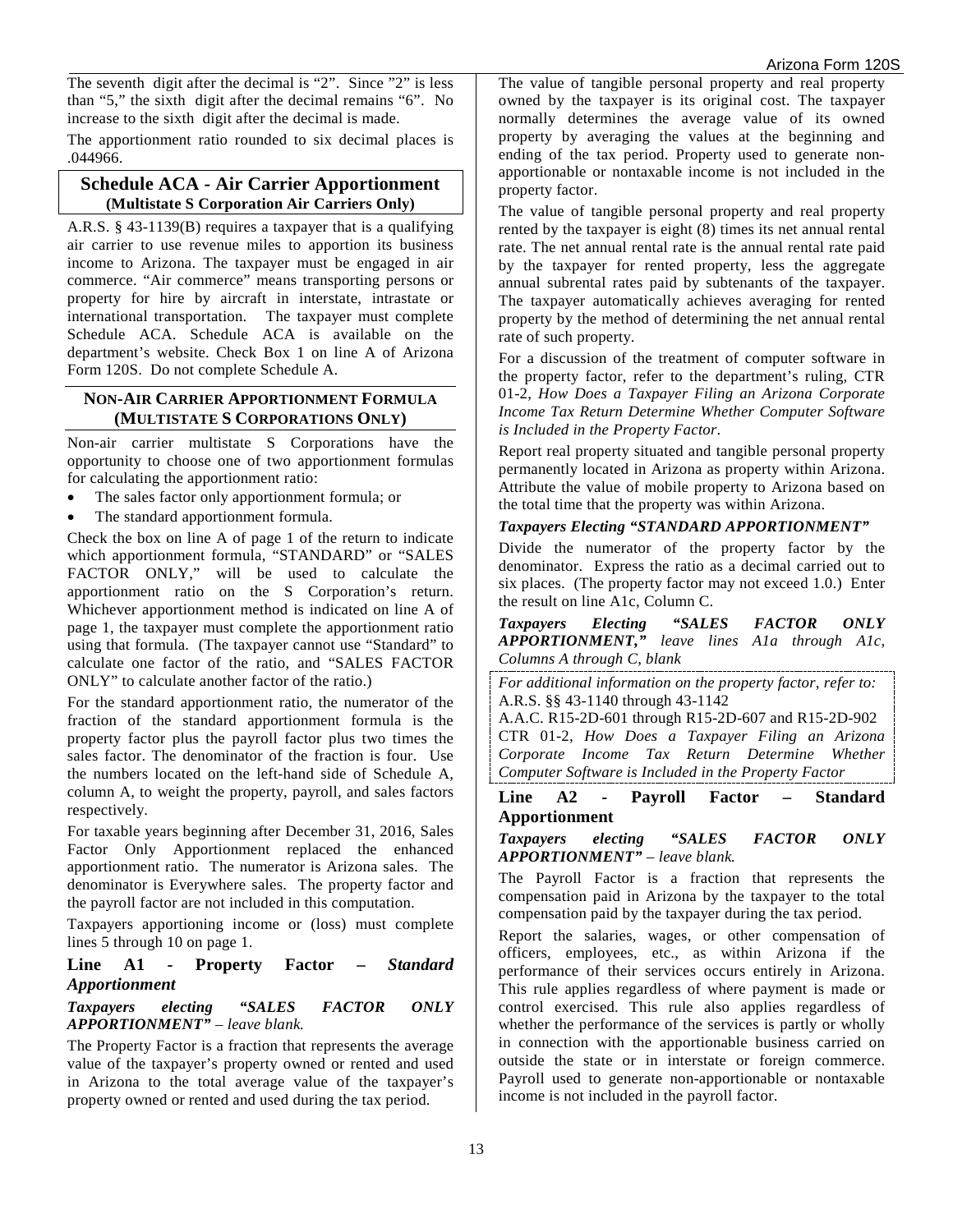Allocate the compensation of officers and employees who perform services partly within and partly without Arizona to this state when:

- The services performed outside of Arizona are incidental to the employee's service within Arizona; or
- The employee's base of operation is in Arizona; or
- The employee has no base of operation in any state but the direction or control of the employee is from Arizona; or
- The employee has no base of operation in any state, and there is no direction or control from a state in which the employee performs some part of his services, but the employee's residence is in Arizona.

### *Taxpayers Electing "STANDARD APPORTIONMENT"*

Divide the numerator of the payroll factor by the denominator. Express the ratio as a decimal carried out to six (6) places. (The payroll factor may not exceed 1.0.) Enter the result on line A2, Column C.

*Taxpayers Electing "SALES FACTOR ONLY APPORTIONMENT," leave line A2, Columns A through C, blank.*

*For additional information on the payroll factor, refer to:* A.R.S. §§ 43-1143, 43-1144 A.A.C. R15-2D-701 through R15-2D-705

#### **Line A3 - Sales Factor**

The Sales Factor is a fraction that represents the total sales of the taxpayer in Arizona to the total sales of the taxpayer during the tax period.

"Sales" includes all gross receipts from transactions and activities in the course of the regular trade or business that produce income. Gross receipts from non-apportionable or nontaxable income are not included in the sales factor.

Sales of tangible personal property are sourced on a destination sales basis. Sales of real property is determined based on the location of the property. Generally, sales of other than tangible personal property is determined based on the location where the income producing activity occurs. Service income is determined based on the location of the income producing activity, *unless* the taxpayer elected to be treated as a Multistate Service Provider (MSP). (See the box below for a description of an MSP.)

#### *TAXPAYERS THAT QUALIFY AS MULTISTATE SERVICE PROVIDERS ELECTING TO SOURCE SALES FROM SERVICES OR SALES FROM INTANGIBLES TO ARIZONA USING MARKET SALES*

*Taxpayers that qualify as a Multistate Service Provider (MSP) may elect to treat sales from services and from designated intangibles as being sourced to Arizona based on market sales.* 

**NOTE:** *For purposes of the Multistate Service Provider Election and Computation, sales from designated intangibles means sales derived from credit and charge card receivables, including fees, merchant discounts, interchanges, interest and related revenue (*A.R.S. § 43-1147(E)(3)(a))*. The sale of*  *any other intangible may not be included in the calculation of this election.* 

*Multistate taxpayers complete Schedule MSP to determine if they qualify as a MSP. If the taxpayer qualifies, and wishes to make the election, the completed Schedule MSP must be included with the taxpayer's original, timely-filed tax return. (The election to be treated as a MSP cannot be made on an amended return.) Once made, the election is binding for five years. For each year of the election period, Schedule MSP must be completed by the taxpayer to source sales from services or sales from intangibles to Arizona. Once Schedule MSP is completed, the taxpayer can compute the sales factor.* 

*Taxpayers that qualify, and who want to make the election, should:* 

- *Ensure the completed Schedule MSP is included with the return.*
- *Ensure the box on line B of the return is checked.*
- *Ensure the box indicating the year of the election cycle is checked.*
- *Enter on line A3b, column A, the Arizona sales from services or sales from intangibles from the completed Schedule MSP, line B.*
- *Complete the calculation of the sales factor following the instructions for the taxpayer's choice of the*  or "SALES FACTOR ONLY" *apportionment formula.*

#### **Taxpayers qualifying as an MSP, and electing to be treated as an MSP:**

Enter the Arizona sales from services or sales from intangibles on line A3b from the completed Schedule MSP, line B.

**Taxpayers not making the election to be treated as an MSP:**

- Leave line A3b blank.
- Enter Arizona sales from services on line A3c.

#### *Taxpayers Electing "STANDARD APPORTIONMENT"*

- Check the box labeled "STANDARD" on line A of the return.
- Multiply the numerator of the sales factor by two. Divide that result by the denominator. Express the ratio as a decimal carried out to six places. (The sales factor may not exceed 2.0.) Enter the result on line A3f, Column C.

#### *Taxpayers Electing "SALES FACTOR ONLY APPORTIONMENT"*

- Check the box labeled "SALES FACTOR ONLY" on line A of the return.
- Divide the numerator (Arizona sales) by the denominator (Everywhere sales). Express the ratio as a decimal carried out to six places. (The sales factor may not exceed 1.0.) Enter the result on line A3f, Column C. Also enter the result on page 1, line 7.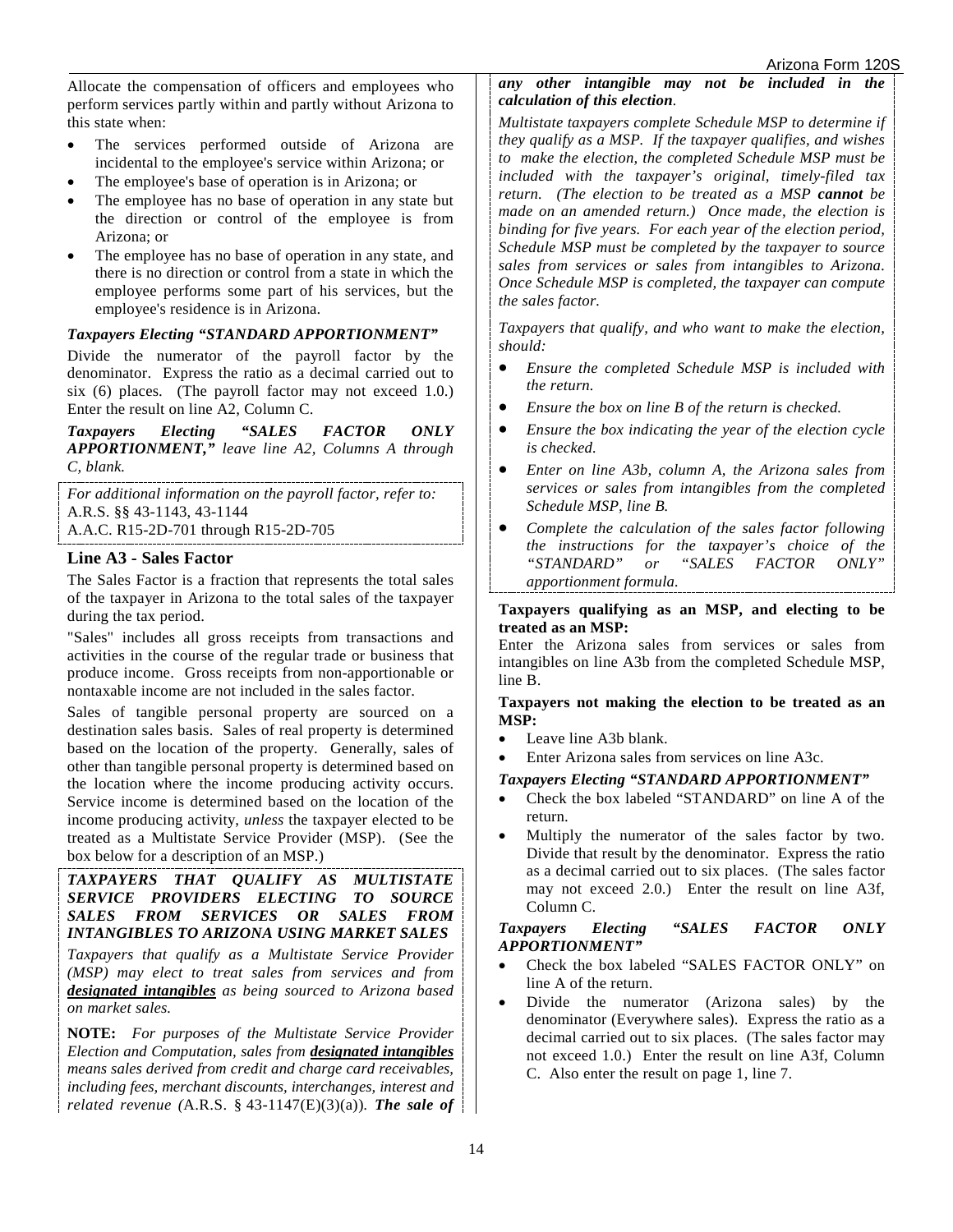*For more information on the sales factor, refer to:* A.R.S. §§ 43-1145 through 43-1147 A.A.C. R15-2D-801 through R15-2D-807*,* and R15-2D-903 CTR 02-2*, Apportionment of Installment Sale Gain* CTR 07-1, *Inclusion of Short Term Investments in the Sales Factor*

### **Line A4 - Total Ratio**

*Taxpayers Electing "STANDARD APPORTIONMENT"*  Add the amounts in Column C of lines A1c, A2, and A3f and enter the total.

*Taxpayers Electing "SALES FACTOR ONLY APPORTIONMENT," leave this line blank.* 

## **Line A5 - Average Apportionment Ratio**

**NOTE:** *Taxpayers must exclude a factor if both the numerator and the denominator of a factor are zero. Do not exclude a factor if the numerator of the factor is zero and the denominator of a factor is greater than zero. See A.A.C. R15-2D-901(B).*

#### *Taxpayers Electing "STANDARD APPORTIONMENT"*

*If either the property factor or the payroll factor is excluded, determine the average ratio by dividing the total ratio by three. If the sales factor is excluded, determine the average ratio by dividing the total ratio by two. If two of the factors are excluded, the remaining factor, without respect to any weighting, is the apportionment ratio.*

#### *Taxpayers Electing "STANDARD APPORTIONMENT"*

Divide the total ratio, line A4, column C, by four (4). Express the ratio as a decimal carried out to six (6) places. Enter the ratio. Also, enter the ratio on page 1, line 7.

*Taxpayers Electing "SALES FACTOR ONLY APPORTIONMENT", leave this line blank.*

**NOTE:** *If line A5 is "0.000000", the S Corporation is considered to have no Arizona nexus.* 

*If line A5 is blank, the S Corporation's income is considered to be sourced entirely within Arizona.* 

## **Schedule B - Other Information**

Answer all questions as accurately and completely as possible.

**Question B3:** List the name, title and telephone number of the individual who Department of Revenue employees may contact to:

- Schedule an audit of this return;
- Ask questions related to the processing of this return; or,
- Provide the status of any refund, or tax due, that may result from the processing of this return.

This does not authorize the individual named to:

- Enter into any agreements on the taxpayer's behalf;
- Bind the taxpayer in any way; or,
- Make any changes to the taxpayer's account, such as an address change.

Confidential information may be disclosed to a principal officer, any person designated by a principal officer, any

person designated in a resolution by the corporate board of directors or other similar governing body, or to an individual designated as an authorized representative in a valid power of attorney. A principal corporate officer of a parent corporation may execute a written authorization for a controlled subsidiary. Refer to the department's ruling, GTR 02-1*, What is a controlled subsidiary for purposes of Arizona Revised Statutes § 42-2003,* for additional information on the definition of a controlled subsidiary. if THIS INDIVIDUAL IS NOT A PRINCIPAL OFFICER, OR IS NOT DESIGNATED AS AN AUTHORIZED REPRESENTATIVE IN A VALID POWER OF ATTORNEY, THE TAXPAYER UNDERSTANDS AND AGREES THAT CONFIDENTIAL INFORMATION MAY BE DISCLOSED TO THIS INDIVIDUAL.

## **Schedule C - Shareholder Information**

Enter the requested information for each shareholder. If the S Corporation has more than 8 shareholders, include additional schedules as necessary.

#### **NOTE:**

*Column (d), enter the shareholder's Tax Information Number with no dashes. For an individual shareholder, enter the individual's social security number (SSN) or individual taxpayer identification number (ITIN). For all other shareholders, enter the shareholder's EIN. Do not truncate the shareholder's TIN.* 

*Column (e), enter the shareholder's ownership percentage at year end. Enter the ownership percentage as a number with 3 digits to the left of the decimal and 6 digits to the right. For example, for a shareholder with a 1% ownership share, enter the shareholder's ownership percentage as 001.000000.* 

*Column (f), enter the shareholder's pro rata share of the S Corporation's Total Distributive Income from Page 1, line 1. Column (g), enter "R" for resident, "N" for Nonresident, or "O" for other entity (i.e. exempt organization, and certain trusts and estates.).*

## **Certification**

One or more of the following officers (president, treasurer, or any other principal corporate officer) must sign the return. If receivers, trustees in bankruptcy, or assignees are in control of the property or business of the organization, such receivers, trustees, or assignees must sign the return.

**Paid preparers:** Sign and date the return. Complete the firm name and address lines (the paid preparer's name and address, if self-employed).

Paid preparers must provide a Tax Identification Number (TIN). Paid preparers that fail to include their TIN may be subject to a penalty.

The TIN for a paid preparer may be one of the following:

- The preparer's PTIN.
- The EIN for the business,
- The individual preparer's social security number (SSN), if self-employed.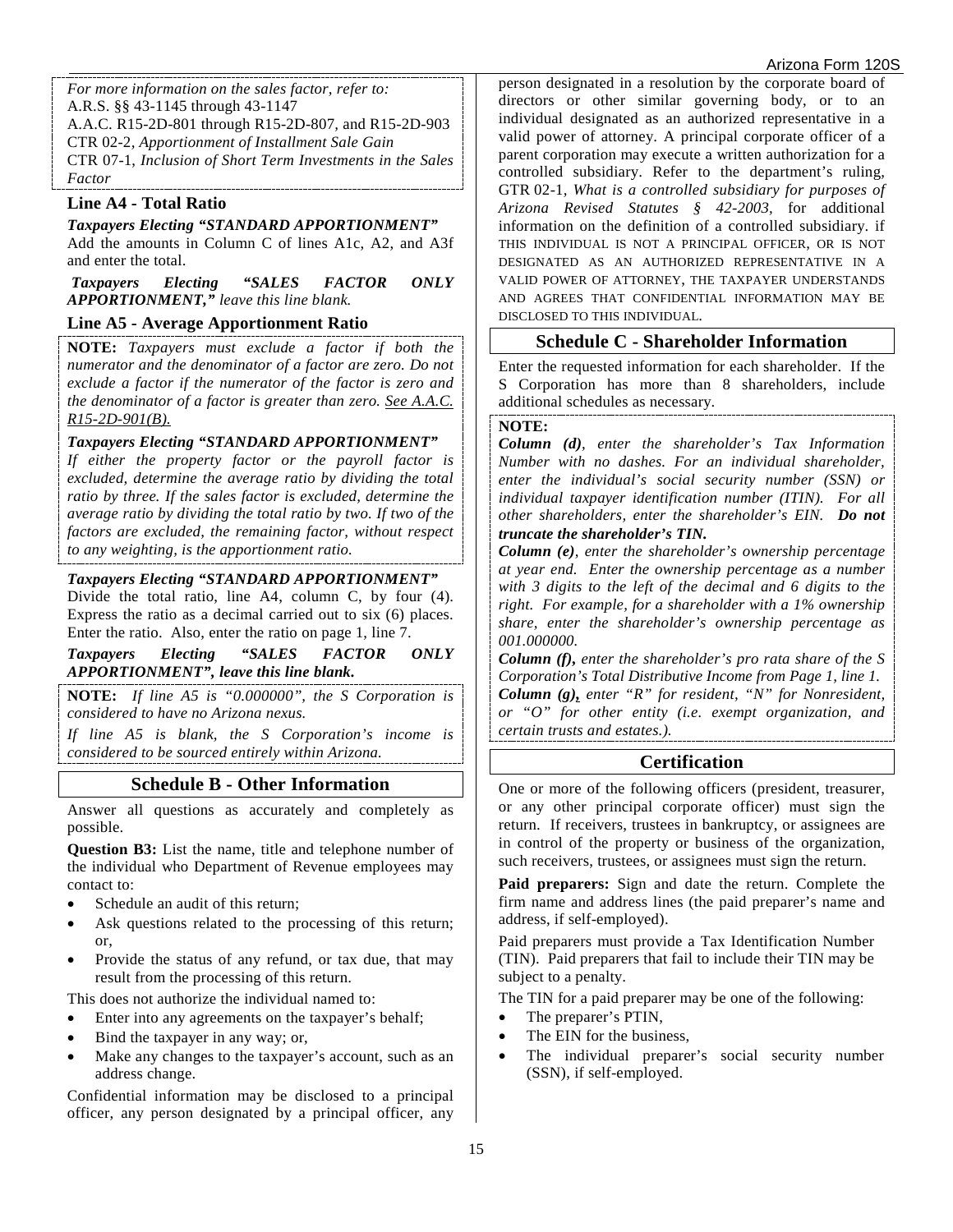## **Schedule K-1 - S Corporation Instructions**

Complete Arizona Form 120S, Schedule K-1 for the following shareholders:

- All resident individual shareholders,
- All part-year resident individual shareholders,
- All resident estate shareholders, and
- All resident trust shareholders.

**NOTE:** *An S Corporation share that is owned by a grantor trust that is disregarded for federal income tax purposes is treated as owned by the individual grantor.*

*An S Corporation share that is owned by a single-member LLC that is disregarded for federal income tax purposes is treated as owned by the member.* 

Complete Arizona Form 120S, Schedule K-1(NR) for all other shareholders.

Type or print the required information in the name, address, and information boxes on the top of the Arizona Form 120S Schedule K-1. Indicate whether the S Corporation's taxable year is a calendar year or a fiscal year; if a fiscal year, indicate the period covered by the taxable year on the schedule. Indicate whether this is an original or an amended schedule.

#### **Truncating the shareholder's TIN on Schedule K-1**.

The S Corporation may truncate a shareholder's identifying number on the Schedule K-1 it sends to the shareholder. Truncation is not permitted on Schedule C of Arizona Form 120S. The S Corporation cannot truncate its own TIN on any form. To truncate, where permitted, follow the guidelines established by the IRS.

Arizona Form 120S Schedule K-1, is required only if the S Corporation has capital gain (loss) for the taxable year. If the S Corporation does not have a capital gain (loss) for the taxable year, filing Arizona Form 120S Schedule K-1 is not necessary.

## **Part 1 - Net Capital Gain (Loss) from Investment in a Qualified Small Business – Information Schedule**

Arizona allows individuals, estates, and shareholders a subtraction from Arizona gross income for any net capital gain derived from investment in a qualified small business if:

- The gain is included in:
	- o The individual taxpayer's federal adjusted gross income, or,
	- o The estate or trust's federal taxable income, and
- The business in which the S Corporation invested is determined to be a qualified small business by the Arizona Commerce Authority.

An S Corporation shareholder that is a pass-through entity (estate or trust) will need this information to:

- Calculate its subtraction, or,
- Complete the Arizona Form 141AZ, Schedule K-1 or Schedule K-1(NR), for each beneficiary.

Complete Arizona Form 120S Schedule K-1, Part 2 to provide information to:

- The resident and part-year resident shareholder to calculate the subtraction for net capital gain from investment in a qualified small business.
- The resident estate or trust shareholder to:
	- o Calculate the subtraction for net capital gain from investment in a qualified small business, or,
		- o Complete Arizona Form 141AZ Schedule K-1 or Schedule K-1(NR) for each beneficiary.

Complete Arizona Form 120S Schedule K-1, Part 1, line 1 and Part 3, line 4, if the shareholder's federal Form 1120S, Schedule K-1 includes any net capital gain (loss) from investment in a qualified small business. If Part 1, line 1 is zero, enter "0" on Part 3, line 4.

Do NOT complete Arizona Form 120S Schedule K-1, Part 1 and Part 3, line 4, if the shareholder's federal Form 1120S, Schedule K-1 does not include any net capital gain (loss) from investment in a qualified small business.

## **Part 2 - Net Capital Gain (Loss) From the Exchange of Legal Tender – Information Schedule**

For taxable years beginning from and after December 31, 2017, Arizona allows an exclusion for any net capital gain included in Arizona gross income that is derived from the exchange of one kind of legal tender for another kind of legal tender.

An S Corporation shareholder that is a pass-through entity (estate or trust) will need this information to:

- Calculate its subtraction, or,
- Complete the Arizona Form 141AZ, Schedule K-1 or Schedule K-1(NR), for each beneficiary.

Complete Arizona Form 120S Schedule K-1, Part 2 to provide information to:

- The resident and part-year resident shareholder to calculate the exclusion for any net capital gain (loss) derived from the exchange of one kind of legal tender for another kind of legal tender.
- The resident estate or trust shareholder to:
	- o Calculate the exclusion for net capital gain (loss) derived from the exchange of one kind of legal tender for another kind of legal tender, or,
	- o Complete Arizona Form 141AZ Schedule K-1 or Schedule K-1(NR) for each beneficiary.

Complete Arizona Form 120S Schedule K-1, Part 2, line 2 and Part 3, line 4, if the shareholder's federal Form 1120S, Schedule K-1 includes any net capital gain (loss) from the exchange of one kind of legal tender for another kind of legal tender. If Part 2, line 2 is zero, enter "0" on Part 3, line 4.

Do NOT complete Arizona Form 120S Schedule K-1, Part 2, line 2 and Part 3, line 4, if the shareholder's federal Form 1120S, Schedule K-1 does not include any net capital gain (loss) from the exchange of one kind of legal tender for another kind of legal tender.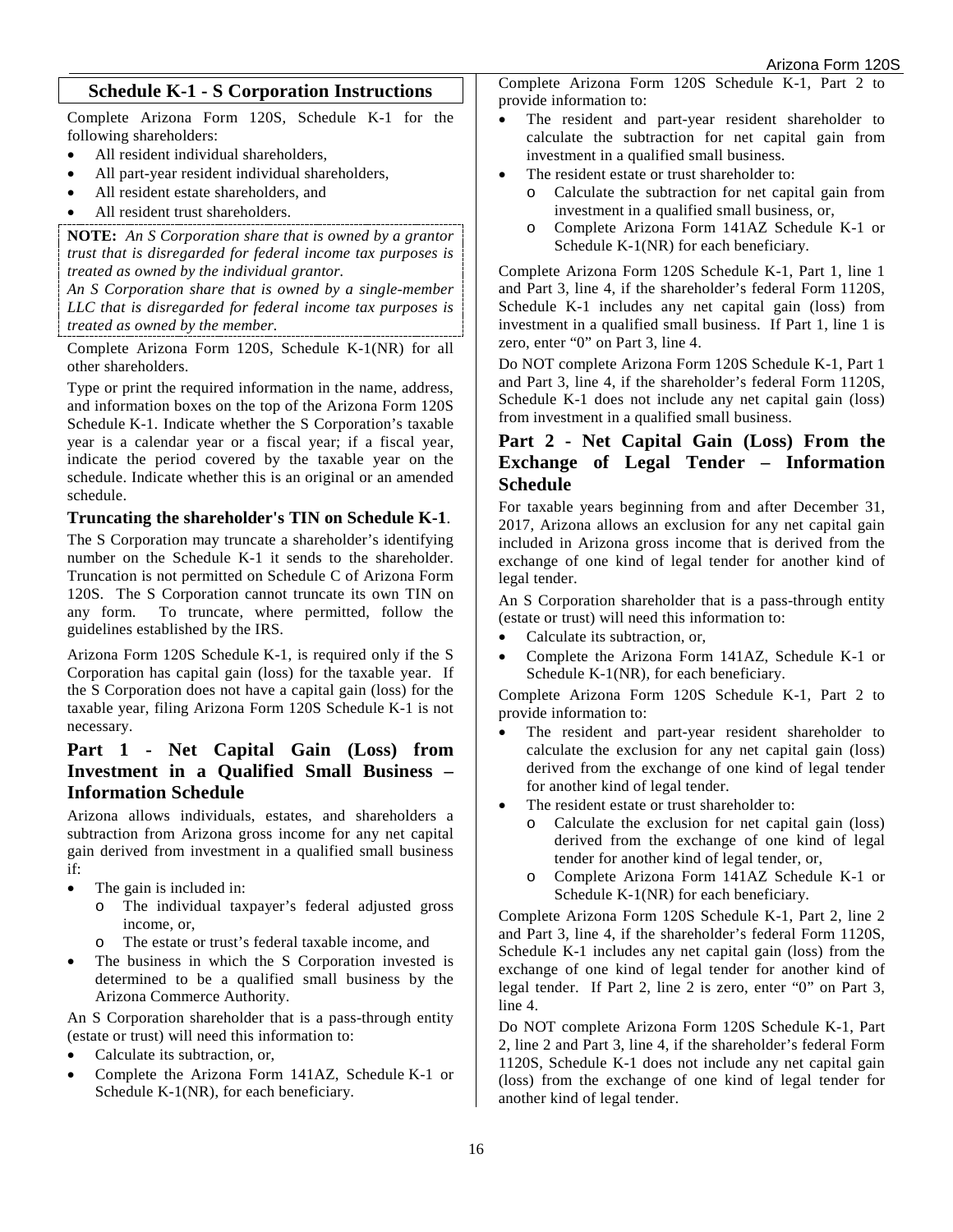## **Part 3 - Net Long-Term Capital Gain (Loss) Subtraction – Information Schedule**

Arizona allows individuals, estates, and trusts a subtraction from Arizona gross income for a percentage of any net long-term capital gain if:

- The asset was acquired after December 31, 2011.
- The gain is included in:
	- o The individual's federal adjusted gross income, or,
- o The estate or trust's federal taxable income.

In addition:

- Only include net long-term gains if the S Corporation can verify the asset was acquired after December 31, 2011.
- If the S Corporation cannot verify the asset was acquired after December 31, 2011, treat it as a capital gain asset acquired before January 1, 2012.

An S Corporation shareholder that is a pass-through entity (estate or trust) will need this information to:

- Calculate its subtraction, or,
- Complete Arizona Form 141AZ Schedule K-1 or Schedule K-1(NR) for each beneficiary.

Complete Arizona Form 120S Schedule K-1, Part 3 to provide information to:

- The resident and part-year resident shareholder to calculate its subtraction for net long-term capital gain for assets acquired after December 31, 2011.
- The resident estate or trust shareholder to:
	- o Calculate its subtraction for net long-term capital gain for assets acquired after December 31, 2011, or,
	- o Complete Arizona Form 141AZ Schedule K-1 or Schedule K-1(NR) for each beneficiary so the beneficiary can calculate its subtraction for net long-term capital gain for assets acquired after December 31, 2011.

Complete Part 3, lines 3 through 5 (if applicable) of Arizona Form 120S Schedule K-1, as instructed on the form.

Do NOT complete Part 3, lines 3 through 5 if the shareholder's federal Form 1120S, Schedule K-1 does not include any capital gain (loss).

A worksheet is provided at the end of these instructions to assist in determining the amount(s) to include on each shareholder's Arizona Form 120S Schedule K-1, Part 3, line 3.

#### **Part 4 – Marijuana Establishments Only Information Schedule**

*Line 6. Disallowed Federal Expenses*

- If the S Corporation is licensed by ADHS as a Marijuana Establishment or a Marijuana Testing Facility, enter the amount of disallowed federal expenses from *Arizona Schedule DFE, Disallowed Federal Expenses for Marijuana Establishments.*
- If the S Corporation is licensed by ADHS as a *Dual Licensee that has made the election to operate on a for-profit basis*, enter the amount of disallowed federal

expenses from *Arizona Schedule DFE, Disallowed Federal Expenses for Marijuana Establishments.*

- If the S Corporation is licensed by ADHS as a *Dual Licensee that has not made the election to operate on a for-profit basis*, **leave blank**.
- If the S Corporation is registered by ADHS as an *NMMD*, *leave blank*.

Multiply the amount on line 6 by the shareholder's ownership percentage indicated on page 1. Enter the result. This is the shareholder's percentage of the Disallowed Federal Expenses.

## **Schedule K-1(NR) - S Corporation Instructions**

Complete Arizona Form 120S, Schedule K-1(NR) for the following shareholders:

- All nonresident individual shareholders,
- All nonresident estate shareholders.
- All nonresident trust shareholders, and
- All exempt organization shareholders.

**NOTE:** *An S Corporation share that is owned by a grantor trust that is disregarded for federal income tax purposes is treated as owned by the individual grantor.*

*An S Corporation share that is owned by a single-member LLC that is disregarded for federal income tax purposes is treated as owned by the member.* 

Complete Arizona Form 120S, Schedule K-1 for all other shareholders.

Type or print the required information in the name, address, and information boxes on the top of the Arizona Form 120S Schedule K-1(NR). Indicate whether the S Corporation's taxable year is a calendar year or a fiscal year; if a fiscal year, indicate the period covered by the taxable year on the schedule. Indicate whether this is an original or an amended schedule

#### **Truncating the shareholder's TIN on Schedule K-1(NR)**.

The S Corporation may truncate a shareholder's identifying number on the Schedule K-1(NR) it sends to the shareholder. Truncation is not permitted on Schedule C of Arizona Form 120S. The S Corporation cannot truncate its own TIN on any form. To truncate, where permitted, follow the guidelines established by the IRS.

### **Part 1 - Share of Income and Deductions**

#### **Column (a) - Distributive Share Amount**

**Wholly Arizona S Corporations** - in column (a), enter the distributive share amount for each line item from the federal Form 1120S, Schedule K-1.

**Multistate S Corporations -** in column (a), enter the nonresident shareholder's distributive share of the multistate S Corporation's income (loss) that is subject to apportionment from the federal Form 1120S, Schedule K-1.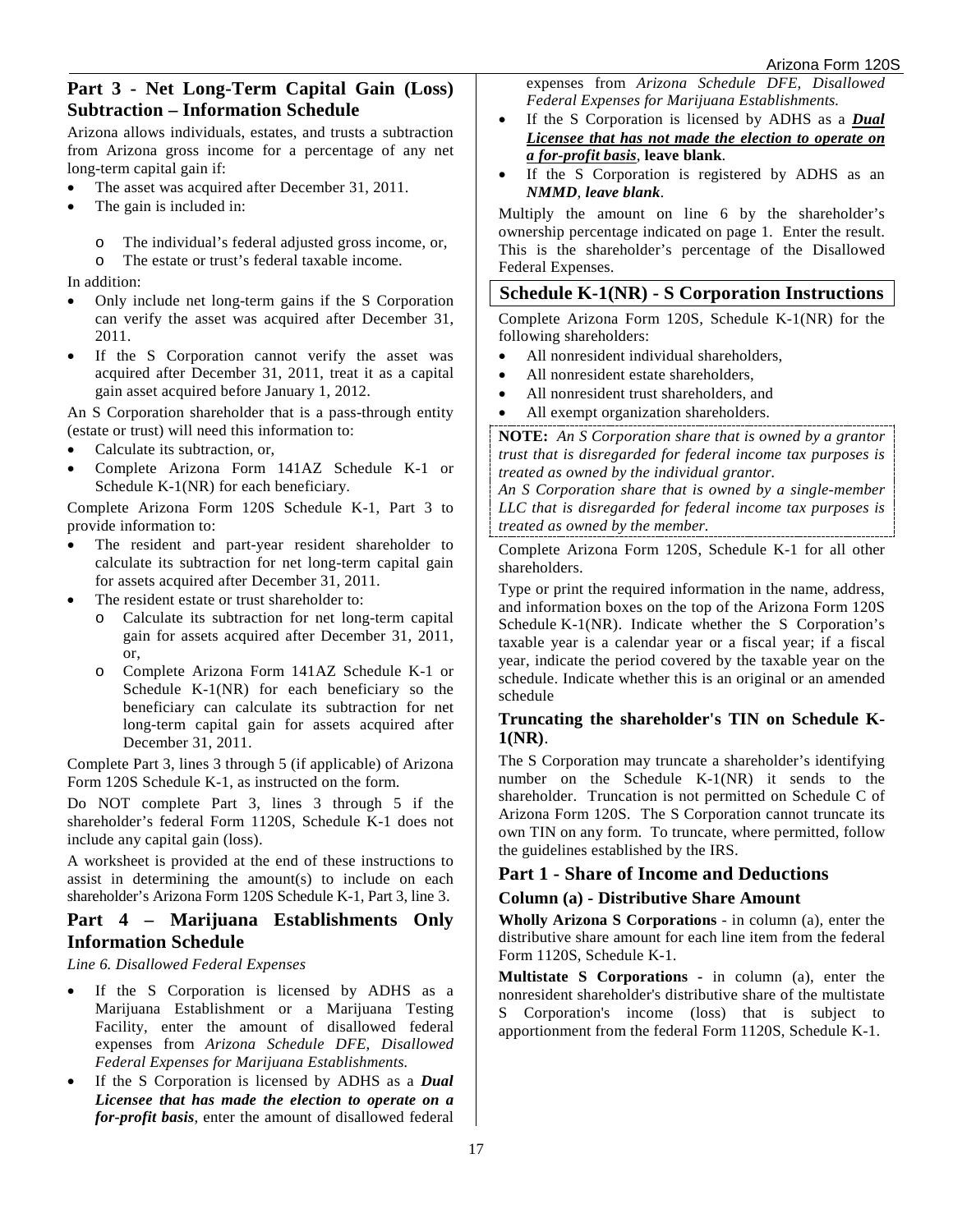### **Column (b) - Arizona Apportionment Ratio**

**Wholly Arizona S Corporations -** enter 100%.

**Multistate S Corporations** - enter the average ratio amount from Arizona Form 120S Schedule A, line A5, column C, or Schedule ACA, line 3. (Refer to Schedule A or Schedule ACA instructions.)

#### **Column (c) - Arizona Source Income**

**Wholly Arizona S Corporations** - Enter the amount from column (a) in column (c).

**Multistate S Corporations -** include a schedule that details (for each line item) the following computation:

- Step 1 The shareholder's distributive share of the S Corporation's income subject to apportionment multiplied by the average ratio in column (b).
- Step 2 The shareholder's distributive share of the S Corporation's income (loss) which is specifically allocable to Arizona.
- Step 3 The total of the amounts computed in steps 1 and 2 that is to be entered in column (c).

**NOTE:** *Do not include the amount of any nonbusiness income allocable to another state in the total entered in column (c).*

**All S Corporations** - Column (c) is the shareholder's Arizona source income from the S Corporation. Shareholders should refer to the instructions for Arizona Form 120S, Schedule K-1(NR), for information on completing their Arizona tax returns.

## **Part 2 - Net Capital Gain (Loss) From Investment in a Qualified Small Business – Information Schedule**

Arizona allows individuals, estates, and trusts, a subtraction from Arizona gross income for any net capital gain derived from investment in a qualified small business if:

- The gain is included in:
	- o The individual's federal adjusted gross income; or
	- The estate or trust's federal taxable income, and
- The business in which the S Corporation invested is determined to be a qualified small business by the Arizona Commerce Authority.

A shareholder that is a pass-through entity (estate or trust) will need this information to:

- Calculate its subtraction for the estate or trust; or
- Complete Arizona Form 141AZ Schedule K-1, or Schedule K-1(NR), for each beneficiary.

Complete Arizona Form 120S, Schedule K-1(NR), Part 2, line 14, and Part 4, line 17 if the shareholder's federal Form 1120S, Schedule K-1 includes any net capital gain (loss) from investment in a qualified small business. If Part 2, line 14 is zero, enter "0" on line 17.

Do NOT complete Arizona Form 120S, Schedule K-1(NR), Part 2, line 14 or Part 4, line 17 if the shareholder's federal Form 1120S, Schedule K-1 does not include any net capital gain (loss) from investment in a qualified small business.

## **Part 3 - Net Capital Gain (Loss) From the Exchange of Legal Tender – Information Schedule**

For taxable years beginning from and after December 31, 2017, Arizona allows an exclusion for any net capital gain included in Arizona gross income that is derived from the exchange of one kind of legal tender for another kind of legal tender.

An S Corporation shareholder that is a pass-through entity (estate or trust) will need this information to:

- Calculate its subtraction; or,
- Complete the Arizona Form 141AZ, Schedule K-1 or Schedule K-1(NR), for each beneficiary.

Complete Arizona Form 120S, Schedule K-1(NR), Part 3, line 15, and Part 4, line 18 if the shareholder's federal Form 1120s, Schedule K-1 includes any net capital gain (loss) from the exchange of one kind of legal tender for another kind of legal tender. If Part 3, line 15, is zero, enter "0" on line 18.

Do NOT complete Arizona Form 120S Schedule K-1(NR), Part 3, line 15 or Part 4, line 18 if the shareholder's federal Form 1120S, Schedule K-1 does not include any net capital gain (loss) from the exchange of one kind of legal tender for another kind of legal tender.

## **Part 4 - Net Long-Term Capital Gain Subtraction – Information Schedule**

Arizona allows individuals, estates, and trusts, a subtraction from Arizona gross income for a percentage of any net long-term capital gain if:

- The gain arises from assets acquired after December 31, 2011, and
- The gain is included in:
	- o The individual's federal adjusted gross income, or
	- o The estate or trust's federal taxable income.

In addition:

- Only include net long-term gains if you can verify the asset was acquired after December 31, 2011.
- If you cannot verify the asset was acquired after December 31, 2011, treat it as a capital gain asset acquired before January 1, 2012.
- A shareholder that is a pass-through entity (estate or trust) will need this information to:
	- o Calculate its subtraction, or,
	- Complete Arizona Form 141AZ Schedule K-1, or Schedule K-1(NR), for each beneficiary.

Complete Arizona Form 120S Schedule K-1(NR) to provide information to:

- The nonresident shareholder to calculate the subtraction for net long-term capital gain from assets acquired after December 31, 2011;
- The nonresident estate or trust shareholder to:
	- o Calculate the subtraction for net long-term capital gain from assets acquired after December 31, 2011, or,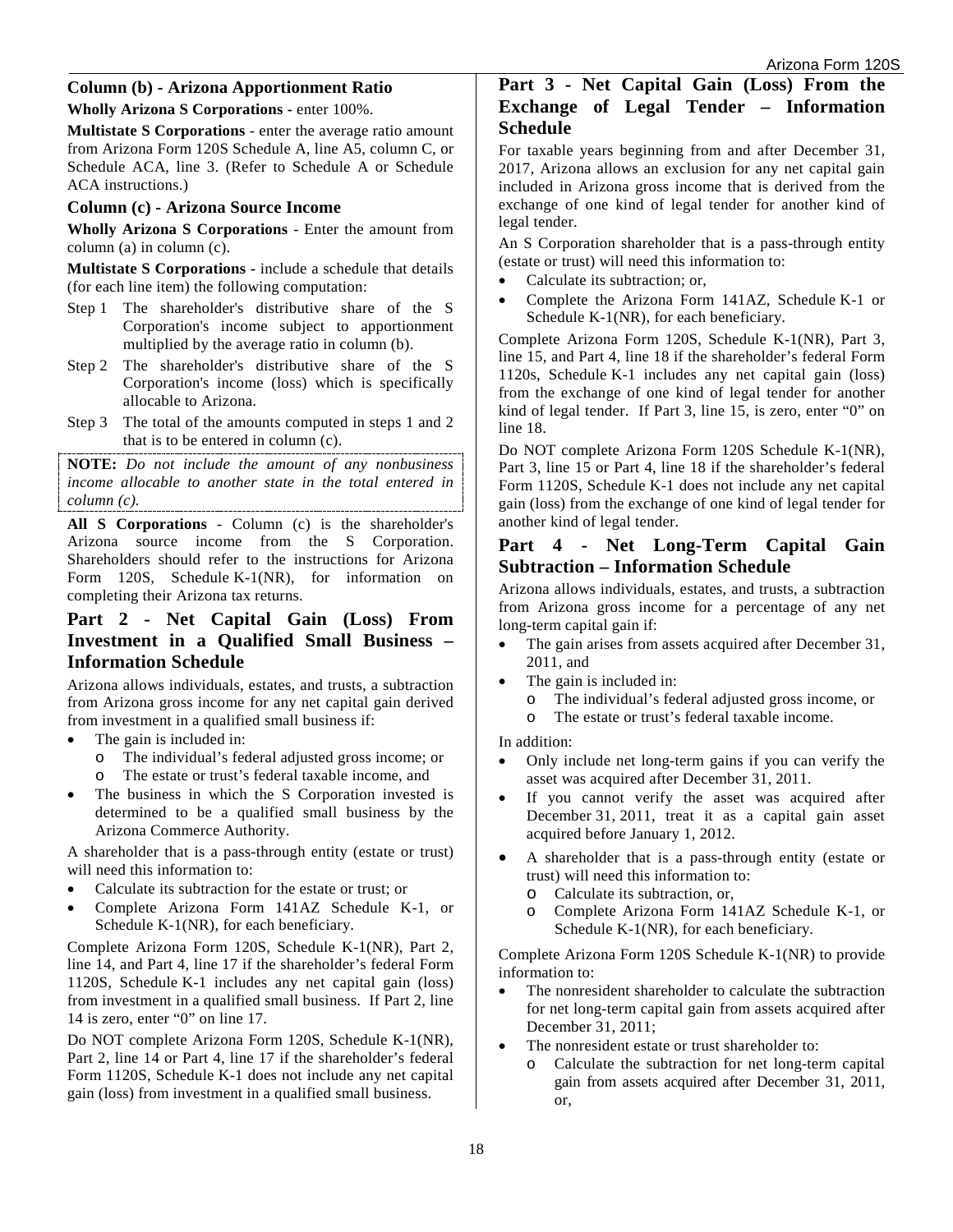o Complete Arizona Form 141AZ Schedule K-1 or Schedule K-1(NR) for each beneficiary so each can calculate its subtraction for net long-term capital gain for assets acquired after December 31, 2011.

A worksheet is provided at the end of these instructions to assist in determining the amount(s) to include on each shareholder's Arizona Form 120S Schedule K-1(NR), Part 4, lines 16 through 18.

## **Part 5 – Marijuana Establishments Only Information Schedule**

#### *Line 19. Disallowed Federal Expenses*

- If the S Corporation is licensed by ADHS as a Marijuana Establishment or a Marijuana Testing Facility, enter the amount of disallowed federal expenses from *Arizona Schedule DFE, Disallowed Federal Expenses for Marijuana Establishments.*
- If the S Corporation is licensed by ADHS as a *Dual*  **Licensee that has made the election to operate on a for-***profit basis*, enter the amount of disallowed federal expenses from the *Arizona Schedule DFE, Disallowed Federal Expenses for Marijuana Establishments.*
- If the S Corporation is licensed by ADHS as a *Dual Licensee that has not made the election to operate on a for-profit basis*, **leave blank**.
- If the S Corporation is registered by ADHS as an *NMMD*, *leave blank*.

Multiply the amount on line 19 by the shareholder's ownership percentage indicated on page 1. Enter the result. This is the shareholder's percentage of the Disallowed Federal Expenses.

## **Shareholder Reporting Requirements for 2021**

### **Exempt Organization Shareholders**

Exempt organization shareholders must file Arizona Form 99T to report the income (loss) from the S Corporation. This income (loss) is included in the organization's unrelated business taxable income from the federal Form 990-T.

#### **Resident or Part-Year Resident Individual Shareholders**

Resident or part-year individual shareholders are taxable on their entire distributive share of income from the S Corporation. The distributive share of income reported on the federal return will flow through to Arizona Form 140 or Arizona Form 140PY.

### **Nonresident Individual Shareholders**

Nonresident individual shareholders of S Corporations operating in Arizona are subject to Arizona income tax on their distributive share of the income (loss) earned by the S Corporation in Arizona. Refer to Arizona Form 120S Schedule K-1(NR). Nonresident shareholders must file Arizona Form 140NR to report this income (loss).

**Composite return:** The Arizona Department of Revenue will accept a composite return filed by the S Corporation on Arizona Form 140NR for nonresident individual shareholders so long as the return includes ten or more participating members.

Refer to the department's ruling ITR 16-2, for more information regarding filing a composite return on Arizona Form 140NR.

## **Estate and Trust Shareholders**

Shareholders that are estates or trusts are taxable on their entire distributive share of income from the S Corporation. Resident trust or estate distributive share income will flow through to Arizona Form 141AZ. Nonresident estate or trust distributive share income should be reported on Schedule A of Arizona Form 141AZ.

The instructions for the *Worksheet for Net Long-Term Capital Gain Subtraction for Assets Acquired After December 31, 2011,* are after the worksheet on page 17.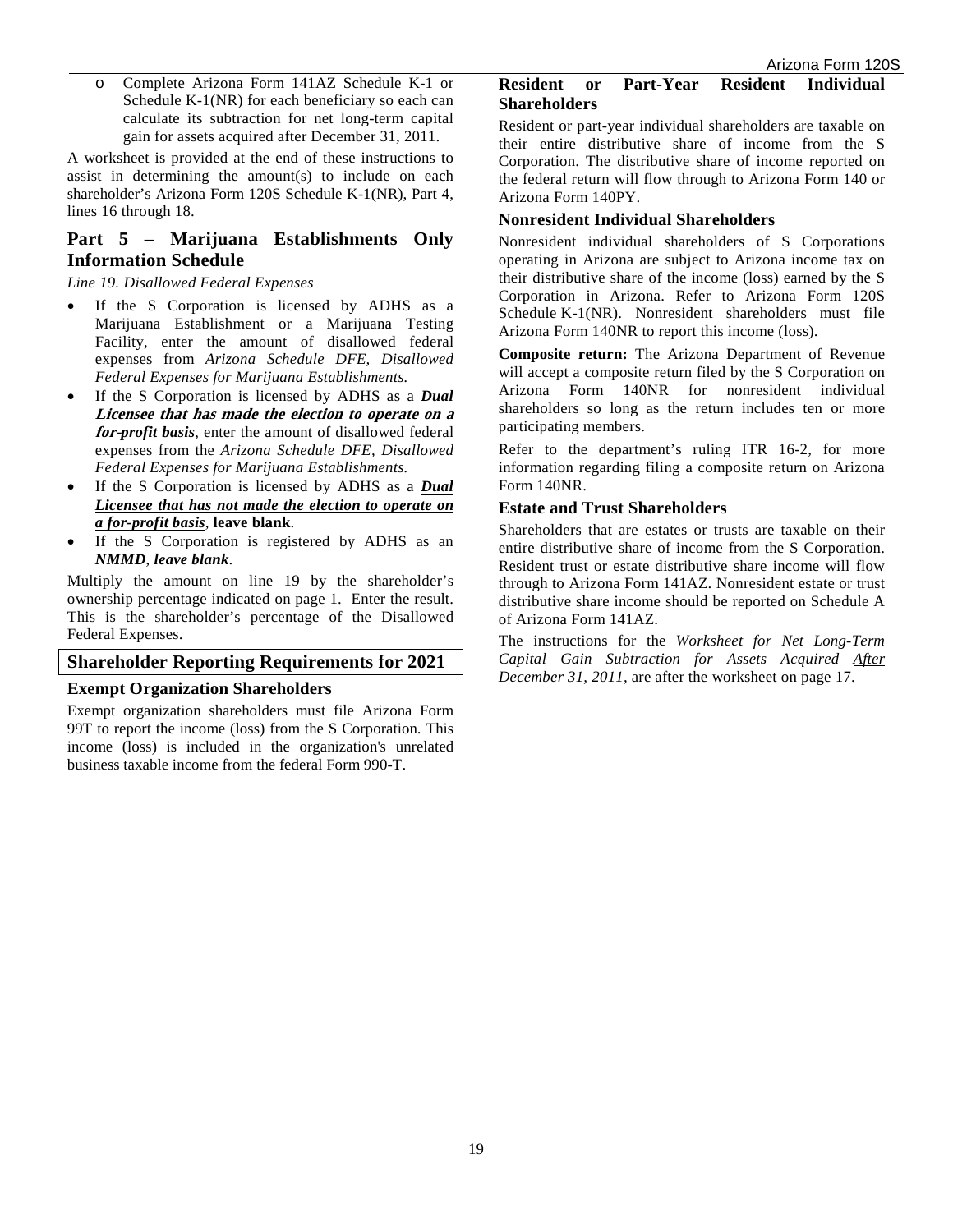## **Worksheet for Net Long-Term Capital Gain Subtraction for Assets Acquired After December 31, 2011**  $\Box$  Original return  $\Box$  Amended return

|                                         |                                                                                                                                                                                                                                                                                                                                                                                                                                                                                                       | (a)                                                                                                                                                                                                                                                                          | (b)                                                    | (c)                                                                                           |
|-----------------------------------------|-------------------------------------------------------------------------------------------------------------------------------------------------------------------------------------------------------------------------------------------------------------------------------------------------------------------------------------------------------------------------------------------------------------------------------------------------------------------------------------------------------|------------------------------------------------------------------------------------------------------------------------------------------------------------------------------------------------------------------------------------------------------------------------------|--------------------------------------------------------|-----------------------------------------------------------------------------------------------|
|                                         |                                                                                                                                                                                                                                                                                                                                                                                                                                                                                                       |                                                                                                                                                                                                                                                                              | Net long-term capital                                  | Net long-term capital                                                                         |
|                                         |                                                                                                                                                                                                                                                                                                                                                                                                                                                                                                       |                                                                                                                                                                                                                                                                              |                                                        | gain (loss) included                                                                          |
|                                         |                                                                                                                                                                                                                                                                                                                                                                                                                                                                                                       |                                                                                                                                                                                                                                                                              |                                                        | in column (a) from                                                                            |
|                                         |                                                                                                                                                                                                                                                                                                                                                                                                                                                                                                       |                                                                                                                                                                                                                                                                              |                                                        | assets acquired after                                                                         |
|                                         |                                                                                                                                                                                                                                                                                                                                                                                                                                                                                                       |                                                                                                                                                                                                                                                                              |                                                        | December 31, 2011                                                                             |
|                                         |                                                                                                                                                                                                                                                                                                                                                                                                                                                                                                       |                                                                                                                                                                                                                                                                              |                                                        |                                                                                               |
|                                         |                                                                                                                                                                                                                                                                                                                                                                                                                                                                                                       |                                                                                                                                                                                                                                                                              |                                                        |                                                                                               |
|                                         |                                                                                                                                                                                                                                                                                                                                                                                                                                                                                                       |                                                                                                                                                                                                                                                                              |                                                        |                                                                                               |
|                                         |                                                                                                                                                                                                                                                                                                                                                                                                                                                                                                       |                                                                                                                                                                                                                                                                              |                                                        |                                                                                               |
|                                         |                                                                                                                                                                                                                                                                                                                                                                                                                                                                                                       |                                                                                                                                                                                                                                                                              |                                                        |                                                                                               |
|                                         |                                                                                                                                                                                                                                                                                                                                                                                                                                                                                                       |                                                                                                                                                                                                                                                                              |                                                        |                                                                                               |
|                                         |                                                                                                                                                                                                                                                                                                                                                                                                                                                                                                       |                                                                                                                                                                                                                                                                              |                                                        |                                                                                               |
|                                         |                                                                                                                                                                                                                                                                                                                                                                                                                                                                                                       |                                                                                                                                                                                                                                                                              |                                                        |                                                                                               |
|                                         |                                                                                                                                                                                                                                                                                                                                                                                                                                                                                                       |                                                                                                                                                                                                                                                                              |                                                        |                                                                                               |
| and/or Trust – from Arizona Arizona     |                                                                                                                                                                                                                                                                                                                                                                                                                                                                                                       |                                                                                                                                                                                                                                                                              |                                                        |                                                                                               |
|                                         |                                                                                                                                                                                                                                                                                                                                                                                                                                                                                                       |                                                                                                                                                                                                                                                                              |                                                        |                                                                                               |
|                                         |                                                                                                                                                                                                                                                                                                                                                                                                                                                                                                       |                                                                                                                                                                                                                                                                              |                                                        |                                                                                               |
| Any other long-term capital gain (loss) | 5                                                                                                                                                                                                                                                                                                                                                                                                                                                                                                     |                                                                                                                                                                                                                                                                              |                                                        |                                                                                               |
|                                         |                                                                                                                                                                                                                                                                                                                                                                                                                                                                                                       |                                                                                                                                                                                                                                                                              |                                                        |                                                                                               |
| Net long-term capital gain (loss). Add  | 6                                                                                                                                                                                                                                                                                                                                                                                                                                                                                                     |                                                                                                                                                                                                                                                                              |                                                        |                                                                                               |
| lines 1 through 5 in each column and    |                                                                                                                                                                                                                                                                                                                                                                                                                                                                                                       |                                                                                                                                                                                                                                                                              |                                                        |                                                                                               |
| enter the total $(s)$ .                 |                                                                                                                                                                                                                                                                                                                                                                                                                                                                                                       |                                                                                                                                                                                                                                                                              |                                                        |                                                                                               |
|                                         |                                                                                                                                                                                                                                                                                                                                                                                                                                                                                                       |                                                                                                                                                                                                                                                                              |                                                        |                                                                                               |
| distributive share of the amounts from  |                                                                                                                                                                                                                                                                                                                                                                                                                                                                                                       |                                                                                                                                                                                                                                                                              |                                                        |                                                                                               |
|                                         |                                                                                                                                                                                                                                                                                                                                                                                                                                                                                                       |                                                                                                                                                                                                                                                                              |                                                        |                                                                                               |
| 1 or Schedule K-1(NR).                  |                                                                                                                                                                                                                                                                                                                                                                                                                                                                                                       |                                                                                                                                                                                                                                                                              |                                                        |                                                                                               |
|                                         | included in the distributive share amount.<br>instructions on the following page.<br>Long-term capital gain (loss) reported on<br>federal Schedule D from Form(s) 8949.<br>Combine the amounts and enter the total.<br>Form(s) 6252 <i>Installment Sale Income</i><br>Form(s) 8824 Like-Kind Exchanges<br>Pass-through from Estate, Partnership,<br>Form 141AZ or Arizona Form 165<br>Schedule K-1 or Schedule K-1(NR).<br>For each shareholder, enter the<br>line 6 on Arizona Form 120S Schedule K- | Net long-term capital gain (loss) as reported on<br>federal Schedule D (or other form/schedule) and<br>Enter the total net long-term capital gain (loss) from<br>the following forms in each applicable column. See<br>$\mathbf{1}$<br>$\overline{c}$<br>3<br>$\overline{4}$ | Net<br>long-term<br>capital<br>gain<br>$(\text{loss})$ | gain (loss) included in<br>column<br>(a)<br>from<br>assets acquired before<br>January 1, 2012 |

The instructions for the *Worksheet for Net Long-Term Capital Gain Subtraction for Assets Acquired After December 31, 2011,*  are on the next page.